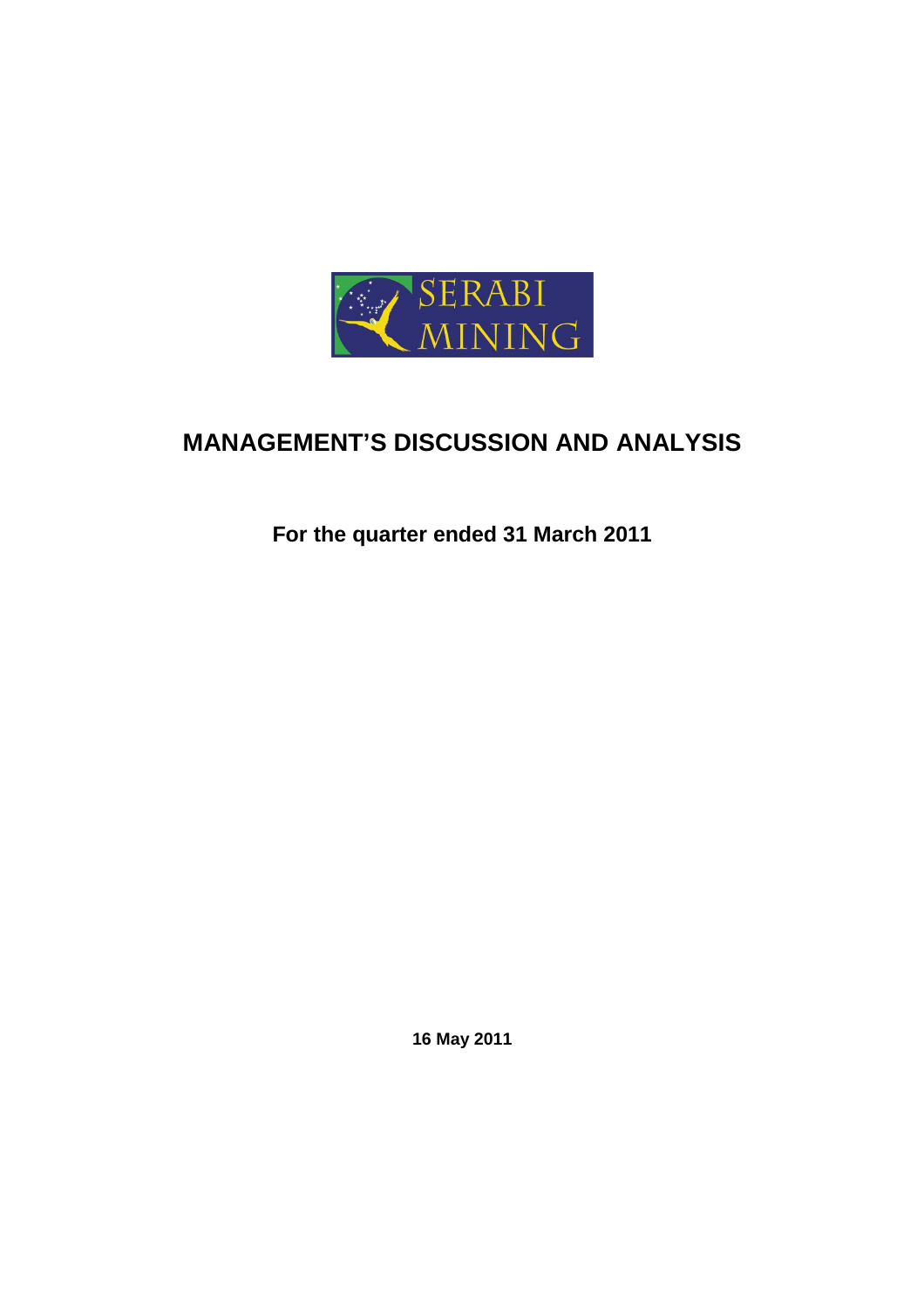#### **SERABI MINING PLC Management's Discussion and Analysis for the three months ended 31 March 2011**

#### **Introduction**

This Management's Discussion and Analysis ("MD&A") dated 16 May 2011 provides a review of the performance of Serabi Mining plc ("Serabi" or the "Company"). It includes financial information from, and should be read in conjunction with, the unaudited condensed consolidated financial information of Company for the three month period ended 31 March 2011 and also read in conjunction with the Company's annual report and audited consolidated financial statements and its MD&A for the year ended 31 December 2010.

Please refer to the cautionary notes at the end of this MD&A.

The Company reports its financial position, results of operations and cash flows in United States dollars (unless otherwise stated) and in accordance with International Financial Reporting Standards ("IFRS") in force at the reporting date and their interpretations issued by the International Accounting Standards Board ("IASB") as adopted for use within the European Union and with IFRS and their interpretations adopted by the IASB. The consolidated financial statements have also been prepared in accordance with those parts of the UK Companies Act 2006 applicable to companies reporting under IFRS.

#### **Overview**

The Company is a United Kingdom registered and domiciled mineral exploration company based in London, England. The Company's principal focus centres upon the Jardim do Ouro Gold Project located in an area known as the Tapajos region of the State of Para in Brazil, which it holds through its wholly owned subsidiary Serabi Mineracao S.A.

The Company currently holds, either granted or in application, approximately 110,000 hectares of Exploration Licenses. The Jardim do Ouro Gold Project (JDO Project) covers 55,600<sup>(1)</sup> hectares of this total, and lies on the 50km wide NW-SE trending Tocantinzinho Trend, which is the major controlling structural feature in the Tapajos region. The vast majority of the hard rock mineral resources discovered to date in the Tapajos region lie on this trend. The JDO Project includes the Palito mine (the "Palito Mine") which is currently on 'care and maintenance' and several areas of exploration interest in close proximity to the Palito Mine. The Palito Mine complex is fully permitted and a mining licence over 1,150 hectares has been issued for the property. The Company does not have any assets or mineral properties that are in commercial production. The Company's shares trade on the Toronto Stock Exchange ("TSX") under the symbol "SBI" and on AIM, a market operated by the London Stock Exchange under the symbol "SRB". The Company is incorporated under the laws of England and Wales and is a reporting issuer in British Columbia, Alberta and Ontario.

Additional information on the Company is available on SEDAR at www.sedar.com.

<sup>(1)</sup> The Departamento Nacional de Produçăo Mineral ("DNPM") recently advised the Company that it was proposing to amend certain of the Company's applications for exploration licences to effect a net reduction of the land area subject to the applications by approximately 2,700 hectares. The Company has lodged an appeal to reinstate approximately 600 hectares. The Company does not view this potential reduction as significant as none of the areas that the DNPM is proposing to exclude from the applications are within the areas that comprise the current exploration plans of the Company.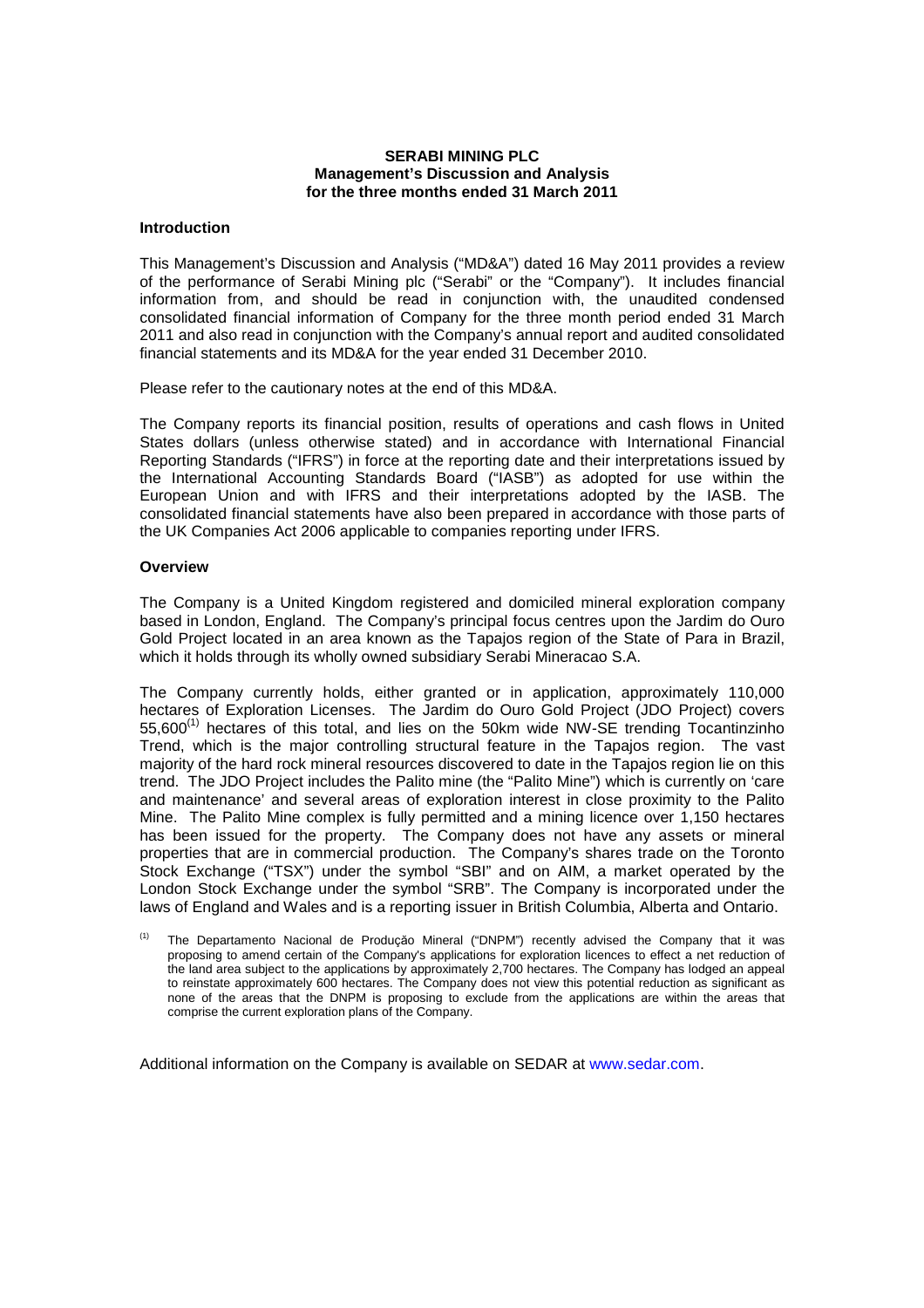# **Corporate Highlights first quarter 2011**

- Following the completion of a private placement of 10,070,000 Special Warrants on 2 December 2010, for gross proceeds of C\$5,538,500, the Company completed on 30 March 2011 an Initial Public Offering ("IPO") of 9,000,000 units in Canada at a price of C\$0.55 per share for gross proceeds of C\$4.95 million.
- Each of the 9,000,000 units were comprised of one ordinary share and one-half of one ordinary share purchase warrant of the Company, with each whole warrant being exercisable to acquire one Ordinary Share at an exercise price of C\$0.75 until 2 December 2012.
- The completion of the IPO and the listing of the Ordinary Shares and Warrants on the TSX on 30 March also resulted in the automatic exercise of the 10,070,000 previously issued special warrants of the Company in December 2010.
- The appointment on 30 March 2011 of Messrs Sean Harvey and Melvyn Williams and Dr Doug Jones as independent directors of the Company.

# **Exploration projects**

The Company currently holds, either granted or in application, approximately 110,000 hectares of Exploration Licenses all located within the Tapajos Gold Mining Province, within the states of Para and Amazonas, Northern Brazil. These licenses are divided into 3 project areas, namely the JDO, Modelo and Pizon projects. The Modelo Project lies in the state of Para, with some 40,000 Ha in 5 exploration permits, four granted and one in application. The Pizon Project represents 14,733 Ha, in two exploration licenses, one granted and one in application. The Company has not engaged in any exploration activity in either the Pizon or Modelo projects over the past 12 months, and has currently not budgeted for any exploration activity over the next 18 months. All activity budgeted at this time will focus on the JDO Project area.

#### **Jardim do Ouro Project**

The JDO Project was originally acquired by the Company in 2001. It covers a total area of 55,600<sup>(1)</sup> hectares, and is comprised of one mining licence granted on October 23, 2007 covering an area of 1,150 hectares, four exploration licences and five applications for exploration licences covering an aggregate of 54,450<sup>(1)</sup> hectares. The JDO Project is located in the Tapajós Mineral Province in the south east part of the Itaituba Municipality in the west of Pará State in central north Brazil. The Palito Mine and infrastructure itself lies some 4.5km south of the village of Jardim do Ouro and approximately 15km via road. Jardim do Ouro lies on the Transgarimpeira Road some 30km WSW of the town of Moraes de Almeida, located on the junction of the Transgarimpeira and the BR 163 (the Cuiabá - Santarém Federal Highway). Moraes de Almeida is approximately 300km south south-east by road of the municipal capital, and similarly named city, of Itaituba.

Within the JDO Project area is the Palito Mine, a high grade, narrow vein underground mine which was operated by the Company from late 2003 until the end of 2008, when the underground mining operation was placed on care and maintenance. In 2004, the Company undertook an upgrade of the plant to process sulphide ores from the underground operation and in December 2004, the first shipment was made of a copper/gold/silver concentrate to a European smelter. Since that time until the end of 2008, the Company processed a total of 480,000 tonnes of ore through the plant at an average gold head grade of 6.76 g/t. Average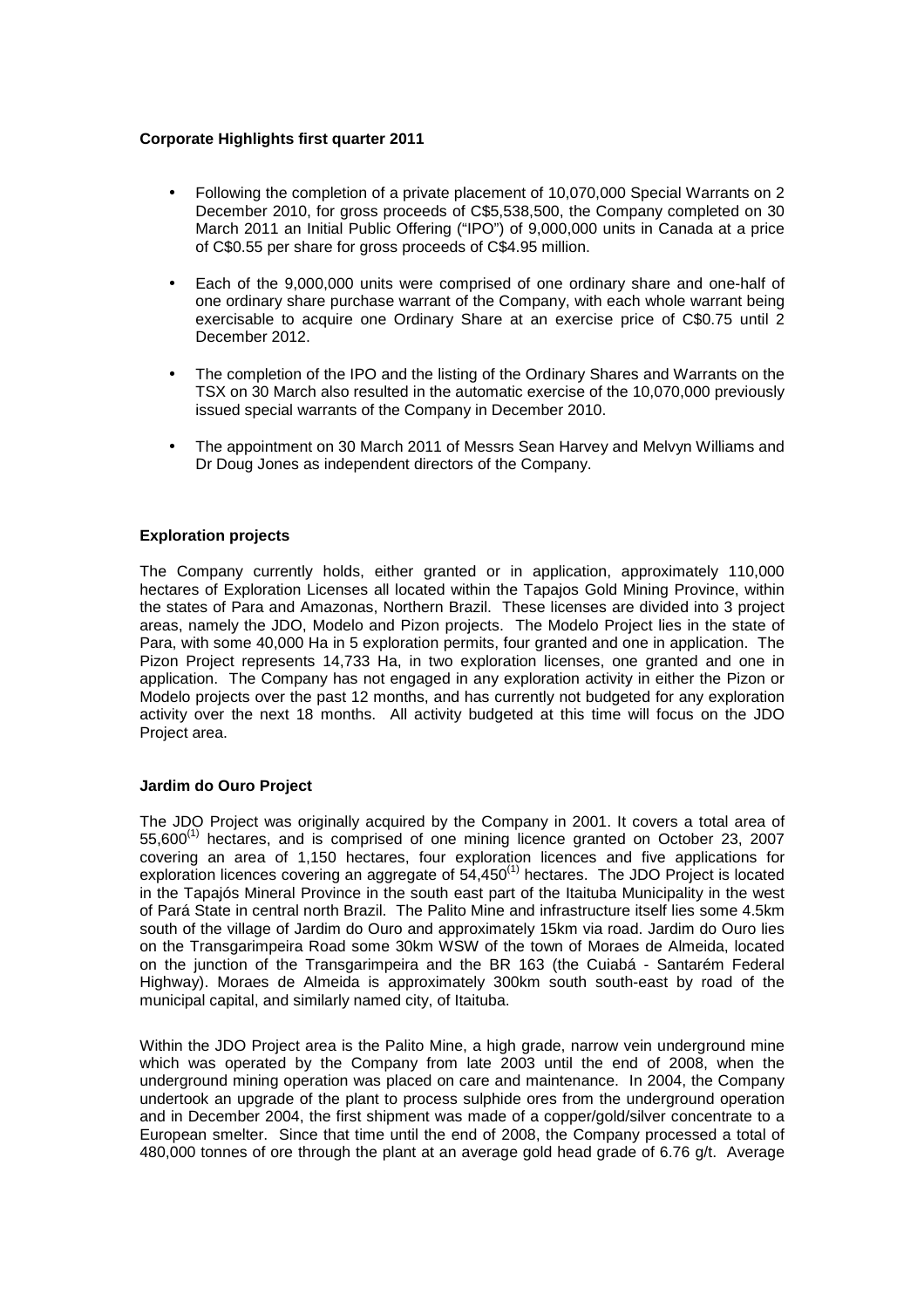plant recovery during the period was 90% and total production was 110,097 gold equivalent ounces.

In September 2008, the Company announced that it had insufficient working capital to undertake necessary mine development and concluded that with no opportunity to raise additional working capital, as a result of the state of financial markets at that time, it was necessary to halt mining activity and place the underground portion of the Palito Mine on care and maintenance.

Since that time, the Company has focused on mine-site exploration, primarily airborne and ground geophysics and geochemistry. Following a Change of Mine Plan report filed to the DNPM in December 2008, and a subsequent amendment to the PAE (Plano de Aproveitamento Economico), the Company maintained some minor surface oxide ore production up to June 2010, through which some 7,200 ounces gold has been produced up to June 2010.

In December 2010 the Company released a technical report prepared by its consultants, NCL Brasil Ltda, (the NI43-101 Technical Report for the Jardim do Ouro Project, Para State, Brazil). The report estimated, in accordance with Canadian Securities Administrators National Instrument 43-101 ("NI 43-101"), a compliant Measured and Indicated mineral resource of 224,272 ounces (gold equivalent) and Inferred mineral resources of 443,956 ounces (gold equivalent).

|                                        | Tonnage   | Gold<br>(g/t Au) | Copper<br>(% Cu) | <b>Contained</b><br>Gold<br>$(Qunces)^{(1)}$ | <b>Contained</b><br>Gold<br><b>Equivalent</b><br>$(Qunces)^{(2)}$ |
|----------------------------------------|-----------|------------------|------------------|----------------------------------------------|-------------------------------------------------------------------|
| Measured                               | 97,448    | 9.51             | 0.26             | 29,793                                       | 32,045                                                            |
| Resources<br>Indicated<br>Resources    | 753.745   | 7.29             | 0.23             | 176,673                                      | 192,228                                                           |
| Measured and<br>Indicated<br>Resources | 851,193   | 7.54             | 0.23             | 206,466                                      | 224,272                                                           |
| Inferred<br>Resources                  | 2,087,741 | 5.85             | 0.27             | 392,817                                      | 443,956                                                           |
|                                        |           |                  |                  |                                              |                                                                   |

(1) Mineral resources are reported at a cut-off grade of 1.0 g/t.

(2) Equivalent gold is calculated using an average long-term gold price of US\$700 per ounce, a long-term copper price of US\$2.75 per pound, average metallurgical recovery of 90.3% for gold and 93.9% for copper.

The infrastructure at the Palito Mine remains intact and includes a process plant comprised of flotation and carbon-in-pulp ("CIP") gold recovery circuits capable of treating up to 600 t/day (200,000 t/year) of ore, a camp for over 200 employees and maintenance and workshop facilities. The site is supplied with mains power sourced from a 25 mW hydroelectric generating station located approximately 100 km north east of the town of Novo Progresso on the Curuá (Iriri) River.

In the period following the decision to place the Palito Mine on care and maintenance the board of directors undertook a strategic review of the operation and determined that the original expectation that the Palito Mine could support production levels in excess of 50,000 ounces per annum was not supported by the then current mine plans and reserve and resource estimates. The Company concluded that limited infrastructure in the region contributed to a relatively high fixed cost associated with the project and determined that an operation capable of sustaining production levels of 70,000 to 75,000 ounces per annum was required as the basis for a viable and competitive operation.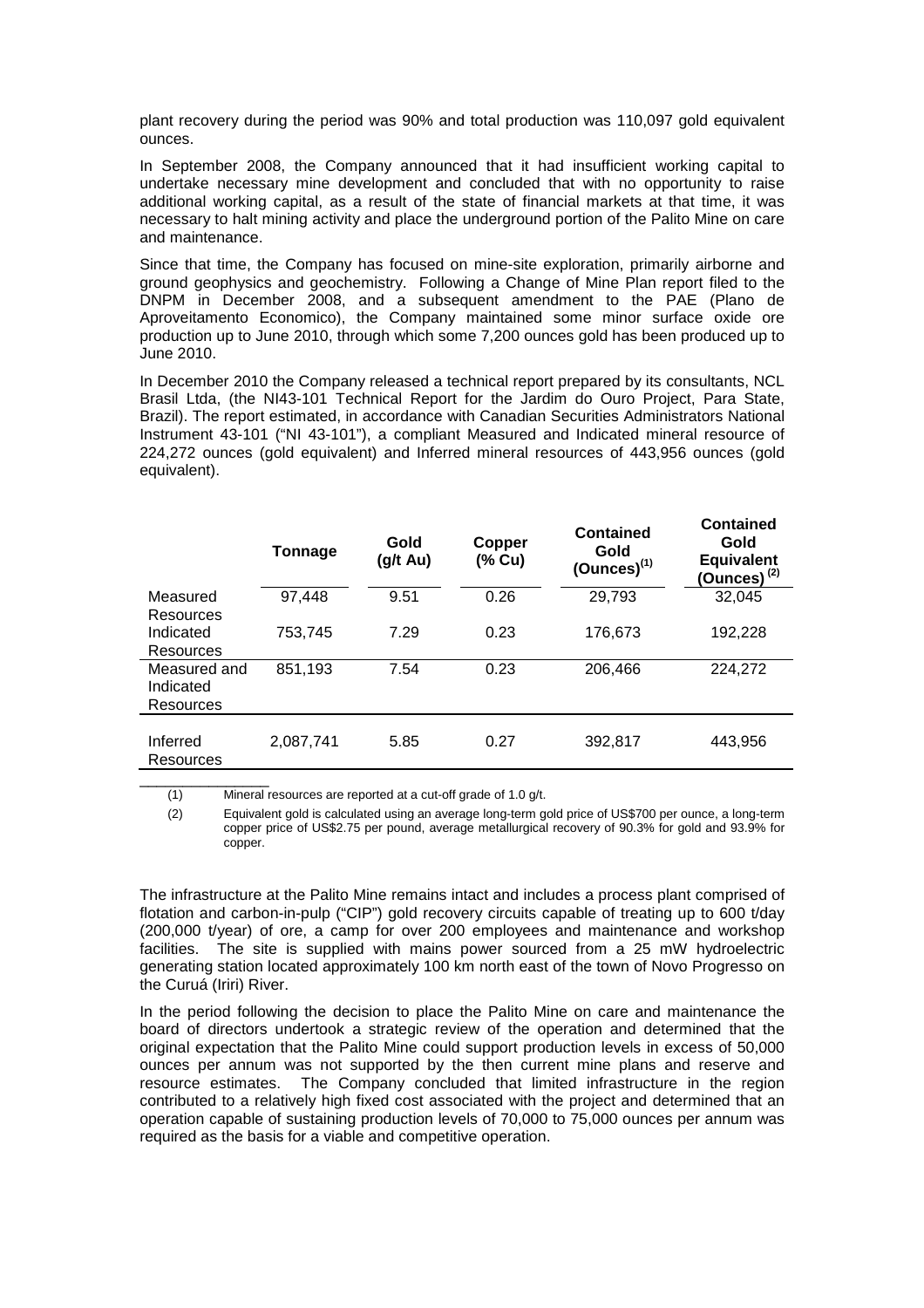The Company considers that with the information now available and having considered the various mining methodologies available, the deposit at the Palito Mine (referred to herein as the "Palito deposit") requires a selective mining operation to maximise its economic value and that under such a methodology a sustainable long term production rate is likely to be limited to 30,000 ounces per annum. The Company therefore determined that it would not in the short-term seek to re-open the Palito Mine but instead concentrate on building the reserve and resource base.

The Company is now pursuing a strategy of mine-site/district exploration and resource growth before making any decision on when to recommence production at the Palito Mine. Its exploration objective is to identify two or more Palito style and size deposits in close proximity to the Palito Mine itself and the existing camp and processing infrastructure. The Company has established nine drill targets within three kilometres of the Palito Mine, each of which it believes, based on its exploration results to date, has the potential to yield a Palito style and size deposit.

# **Background to Exploration Strategy**

Palito and near mine mineralised zones are characterised by quartz-sulphide and massive sulphide veins. The vast bulk of the ore mined from the underground Palito mine was hosted in quartz-sulphide veins, with higher grade bonanza shoots existing in small diameter, plunge continuous, massive sulphide pods or shoots.

The nature of the quartz and sulphide content of the ore zones lends itself to detection via electrical geophysical methods, due to the conductivity in the sulphides and the resistivity provided by the quartz. Historically ground electrical geophysical exploration methods such as electromagnetics ("EM") and induced polarisation ("IP") have yielded good results in the Palito area, reinforcing their importance as primary exploration tools for identifying these types of mineralisation.

In 2006, Serabi trialled ground EM surveying at Palito. The positive results led to Serabi commissioning a helicopter-borne VTEM geophysical survey over the Palito deposit and surrounding 6,000 hectare area. The benefit of the EM technique is that it can highlight the massive sulphide component of the Palito style of mineralization, and therefore immediately provides a focal point for exploration within the dense vegetation surrounding Palito.

The 2008 airborne VTEM survey identified 47 discrete anomalies and 19 anomalous complex conductive zones. These geophysical targets were then integrated with the other geological datasets including soil geochemistry, drilling data, lineament analysis and geology for the project. As a result 18 "target areas" were defined for further follow-up exploration. These 18 targets provided the focal point for discovering potential mineralised zones.

Bearing in mind that the bulk of Palito ore was sourced from quartz-sulphide vein material and not massive sulphide, the VTEM survey represented the first step in the identification of additional resources whilst the application of IP should help delineate the quartz-sulphide veins. It is expected that the combination of both EM and IP and the subsequent 3D modeling will provide a direct focus for drilling activities and the subsequent expansion of resources at the JDO Project. Fifteen of the targets are within three kilometres of the mine and of these fifteen, seven are situated within the Company's existing mine licence. The remaining targets are all located within the Company's surrounding exploration licences.

# **RESULTS OF OPERATIONS**

# **Exploration and technical programmes executed during the first quarter 2011.**

The Company's results of operations for the three month period ended 31 March 2011 were comprised solely of the activities related to the results of operations of the Company's 100% owned subsidiary Serabi Mineracao S.A.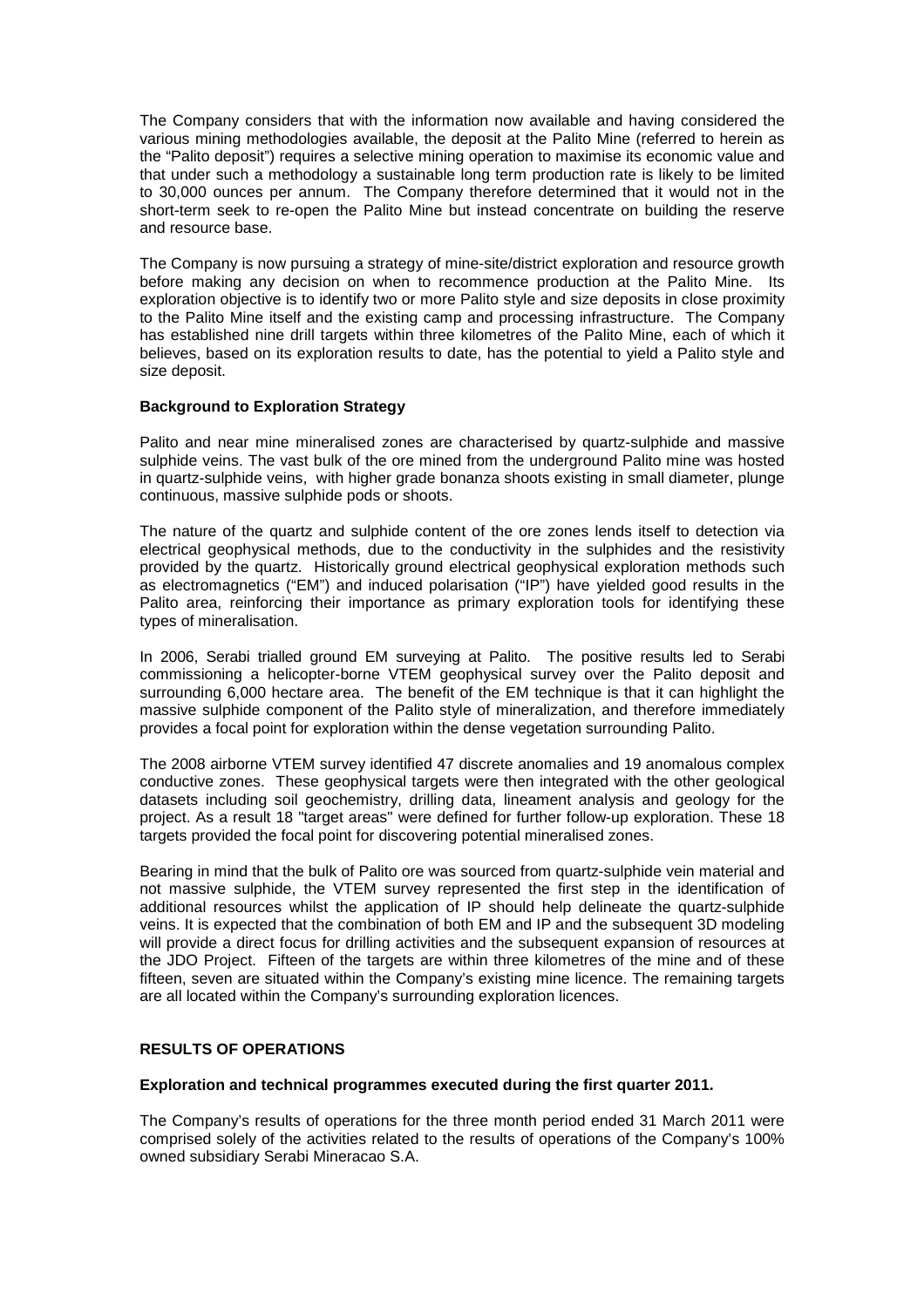# **Property Highlights:**

- January 2011 Having been started during December 2010, the 8,100 metre discovery drill programme into the nine mine site targets recommenced following the seasonal holidays.
- January 2011 Completed a new 8,000 hectare helicopter borne electromagnetic ("VTEM") survey over adjacent areas to the original 2008 mine site survey area within the Jardim do Ouro project.
- February 2011 The Company received the positive outcome of its appeal to the Instituto Brasileiro do Meio Ambiente e dos Recursos Naturais Renovaveis ("IBAMA") that the original penalty of Brazilian Reals 3,597,300 (~US\$2.2 million) was cancelled with immediate effect.
- February 2011 Positive geochemical results received from trenching over the Piaui drill target including 1 metre at 33.6 g/t and 3.2 metres at 16.1 g/t.
- April 2011 Results received for the first five drill holes into the Piaui target indicated significant gold mineralization in all five holes including 1.93 metres at 22.86 g/t and 2.5 metres at 6.22 g/t.

The Company's focus during this first part of 2011 has been to advance the exploration opportunities of the JDO Project, which hosts the Palito Mine (including its process plant, mine camp and other infrastructure) along with numerous high priority mine-site and near mine targets. The cornerstone of this mine-site exploration effort has been an airborne electromagnetic and magnetic survey, ("VTEM survey") undertaken in 2008, which covered a 6,000 hectare area enveloping the Palito deposit and immediate surrounding area. The VTEM survey identified 18 high priority geophysical targets, thirteen of which have been the subject of follow-up ground geophysics to date, generating nine drilling targets.

In January 2011 the Company continued the 8,100 metre discovery drill programme which had begun in late December 2010. The programme is comprised of 34 holes, into nine mine site targets, all within three kilometres of the current mine site infrastructure. The purpose of the programme is to discover two more Palito style deposits with a longer term objective of expanding the JDO geological resource to at least 1.5 million ounces. The drill hole locations along with the IP geophysics results may be seen in the following figure which also confirms their close proximity to the Palito infrastructure: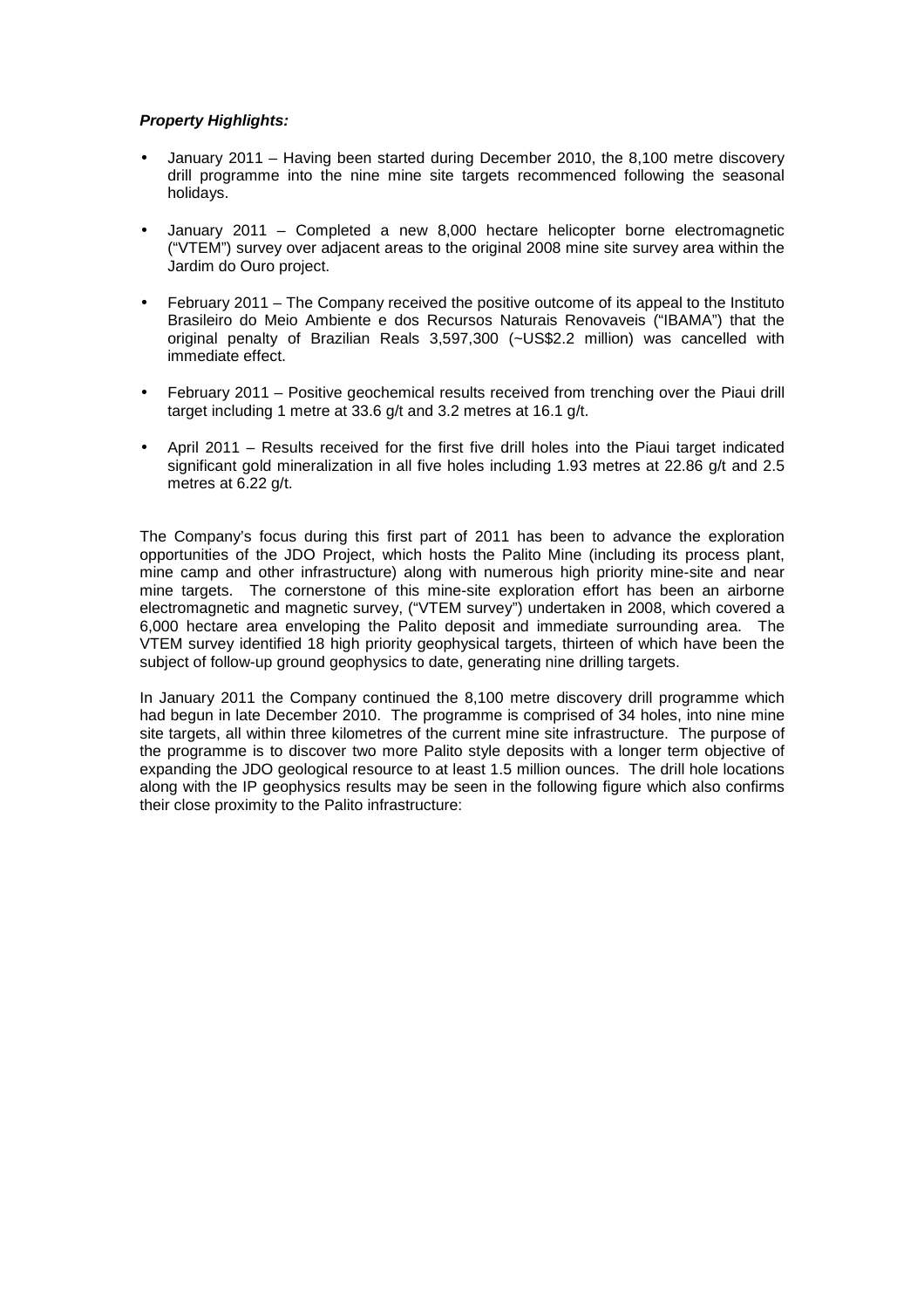

Also in January 2011, the Company completed a new 8,000 hectare airborne electromagnetic VTEM survey immediately to the east and west of the original 2008 mine site survey area. The figure below shows the 2008 and 2011 VTEM survey areas:

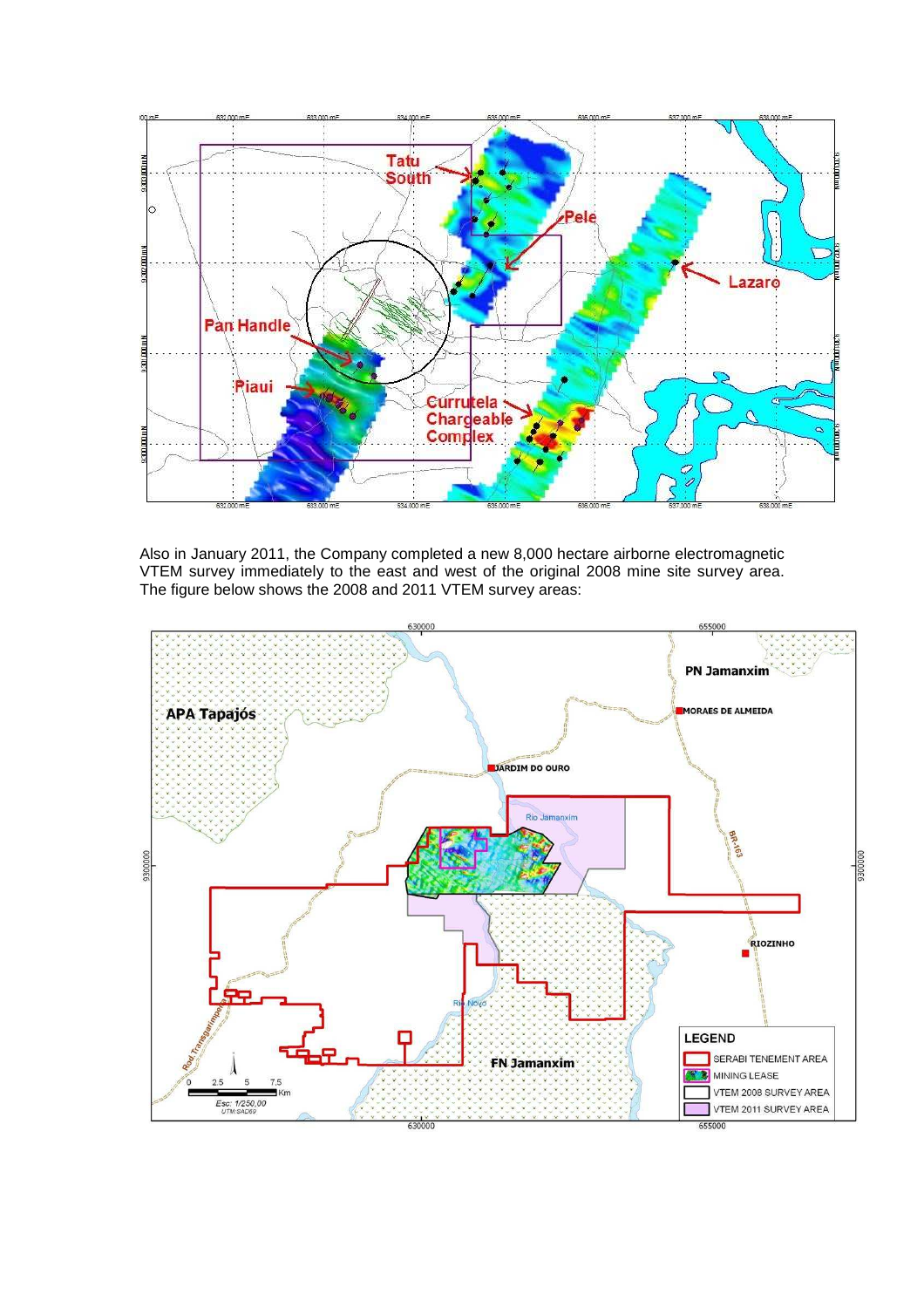In February 2011, the Company received news that its appeal to the Instituto Brasileiro do Meio Ambiente e dos Recursos Naturais Renovaveis ("IBAMA") that the original penalty of Brazilian Reals 3,597,300 (~US\$2.2 million) assessed by IBAMA in June 2010, had been cancelled with immediate effect.

Also in February 2011, the Company announced positive geochemical results from trenching over the Piaui drill target. The Piaui target is a 500m strike length anomaly. This initial trenching tested the Piaui prospect, perpendicular to strike via a 240m long trench to a depth of five metres. The Piaui target has subsequently been drilled at depth and significant gold intersections recorded.

| From (m) | To $(m)$ | Length (m) | Weighted gold |
|----------|----------|------------|---------------|
|          |          |            | grade         |
|          |          |            | Au $g/t$      |
| 23       | 24       | 1.0        | 3.52          |
| 28       | 32       | 4.0        | 1.56          |
| 33.5     | 34.5     | 1.0        | 33.60         |
| 71.2     | 74.4     | 3.2        | 16.16         |

**Note**: Assay intercepts are calculated based on a minimum weighted average grade of 0.5g/t Au using a 0.5g/t Au weighted average lower cut and a maximum internal waste interval of 1.2m. All analysis was completed by EcoTech Laboratory of Vancouver, Canada using a 30gm Fire Assay charge with an AAS analysis.

In April 2011 the assays for the first five drill holes into the Piaui target indicated significant gold mineralization had been intersected. The drilling tested a 200m strike length of the 500m long target, and intersections demonstrated a broader width mineralization to mineral resources identified at JDO to date.

| Hole    | <b>East</b> | <b>North</b> | <b>RL</b> | <b>Hole Depth</b> | Dip/Azm   | <b>From</b> | To     | <b>Width</b> | Au    |
|---------|-------------|--------------|-----------|-------------------|-----------|-------------|--------|--------------|-------|
|         | (UTM)       | (UTM)        | (UTM)     | (m)               |           | (m)         | (m)    | (m)          | g/t   |
| PDD0455 | 633176      | 9300456      | 221.69    | 175.0             | $-62/032$ | 3.50        | 8.00   | 4.5          | 2.75  |
|         |             |              |           |                   |           | 17.00       | 19.50  | 2.5          | 1.06  |
|         |             |              |           |                   |           | 28.40       | 31.90  | 3.5          | 1.58  |
|         |             |              |           |                   |           | 115.70      | 116.40 | 0.7          | 0.93  |
| PDD0456 | 633162      | 9300431      | 218.36    | 255.0             | $-62/032$ | 4.90        | 5.90   | 1            | 3.2   |
|         |             |              |           |                   |           | 179.50      | 190.20 | 10.7         | 1.17  |
|         |             |              |           |                   |           | 200.00      | 205.50 | 5.5          | 1.22  |
| PDD0457 | 632994      | 9300528      | 217.83    | 145.5             | $-51/027$ | 66.71       | 69.71  | 3            | 0.81  |
|         |             |              |           |                   |           | 71.90       | 72.73  | 0.83         | 0.88  |
| PDD0458 | 633058      | 9300494      | 219.01    | 250.5             | $-62/028$ | 189.20      | 191.70 | 2.5          | 6.22  |
|         |             |              |           |                   |           | 198.20      | 207.30 | 9.1          | 2.24  |
|         |             |              |           |                   |           | 215.30      | 216.00 | 0.7          | 2.43  |
|         |             |              |           |                   |           | 219.00      | 219.70 | 0.7          | 1.3   |
| PDD0459 | 633072      | 9300519      | 222.37    | 170.0             | $-61/018$ | 15.00       | 16.50  | 1.5          | 0.57  |
|         |             |              |           |                   |           | 19.54       | 21.47  | 1.93         | 22.86 |
|         |             |              |           |                   |           | 140.80      | 141.59 | 0.79         | 1.22  |
|         |             |              |           |                   |           | 167.41      | 169.75 | 2.34         | 0.84  |
|         |             |              |           |                   |           | Assays      |        |              |       |
| PDD0460 | 633201      | 9300357      | 216.61    | 250.5             | $-52/028$ | pending     |        |              |       |
|         |             |              |           |                   |           |             |        |              |       |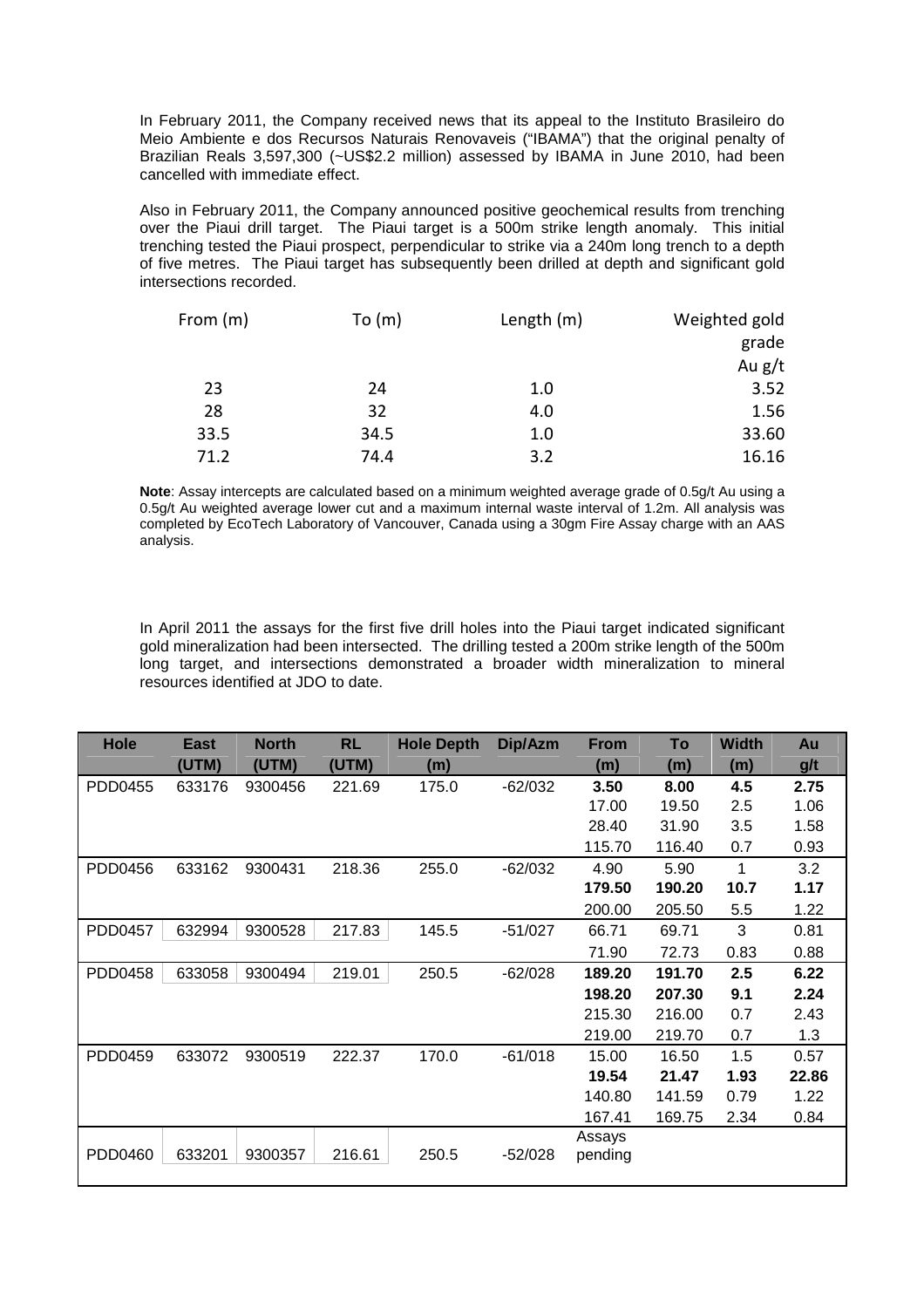|                                     |  |       | Assavs            |  |
|-------------------------------------|--|-------|-------------------|--|
| PDD0461   633322   9300303   219.86 |  | 300.0 | $-66/022$ Pending |  |
|                                     |  |       |                   |  |

**Note**: Assay intercepts are calculated based on a minimum weighted average grade of 0.5g/t Au using a 0.5g/t Au weighted average lower cut and a maximum internal waste interval of 1.2m. All analysis was completed by EcoTech Laboratory of Vancouver, Canada using a 30gm Fire Assay charge with an AAS analysis.

# **Outlook:**

Serabi's short term strategy for the JDO Project (phase 1) continues to focus on 'head-frame' exploration with the objective of discovering more Palito style deposits. This will involve:

- Continuing with the 8,100 metre discovery drilling programme into nine high priority targets within three kilometres of the plant (2,700 metres of this programme had been drilled by the end of April)
- Follow-up ground geophysics (Induced Polarisation) on the remaining five VTEM geophysical anomalies located in the original 2008 airborne survey area (6,000 Ha) with the objective of generating further drill targets – this is planned to commence July 2011.
- A further 7,000 Ha airborne geophysical VTEM survey over other JDO tenements (an 8,000 Ha survey was completed in January 2011, results from which are expected later in May 2011).
- Follow-up ground geophysics (Induced Polarisation) on the January 2011 8,000 Ha airborne geophysical VTEM survey area.
- Commencing a thorough mine-site deep geochemistry Geochemical/Trenching/Auger program.

This initial phase one of the exploration budget is in the region of US\$8 million and is aimed to investigate the mine site targets as well as some of the immediate surrounding tenements (within 20km of the operation). It is detailed as follows:

| <b>Activity</b>                                                          | <b>USD</b> |
|--------------------------------------------------------------------------|------------|
| Discovery drilling programme (7,500 metres) – Palito Mine                | 1,909,091  |
| Ground IP over untested geophysical anomalies – Palito Mine              | 209,091    |
| Geochemistry and surface exploration programmes - Palito<br>Mine         | 763,636    |
| VTEM Survey - wider JDO tenements                                        | 296,970    |
| Geochemistry and surface exploration programmes – wider<br>JDO tenements | 72,727     |
| Capital purchases                                                        | 424.741    |
| Land rentals and taxes                                                   | 337,212    |
| Brazil exploration staff costs                                           | 1,373,485  |
| Exploration support expenditures                                         | 2,243,410  |
| <b>TOTAL EXPLORATION BUDGET</b>                                          | 7,630,363  |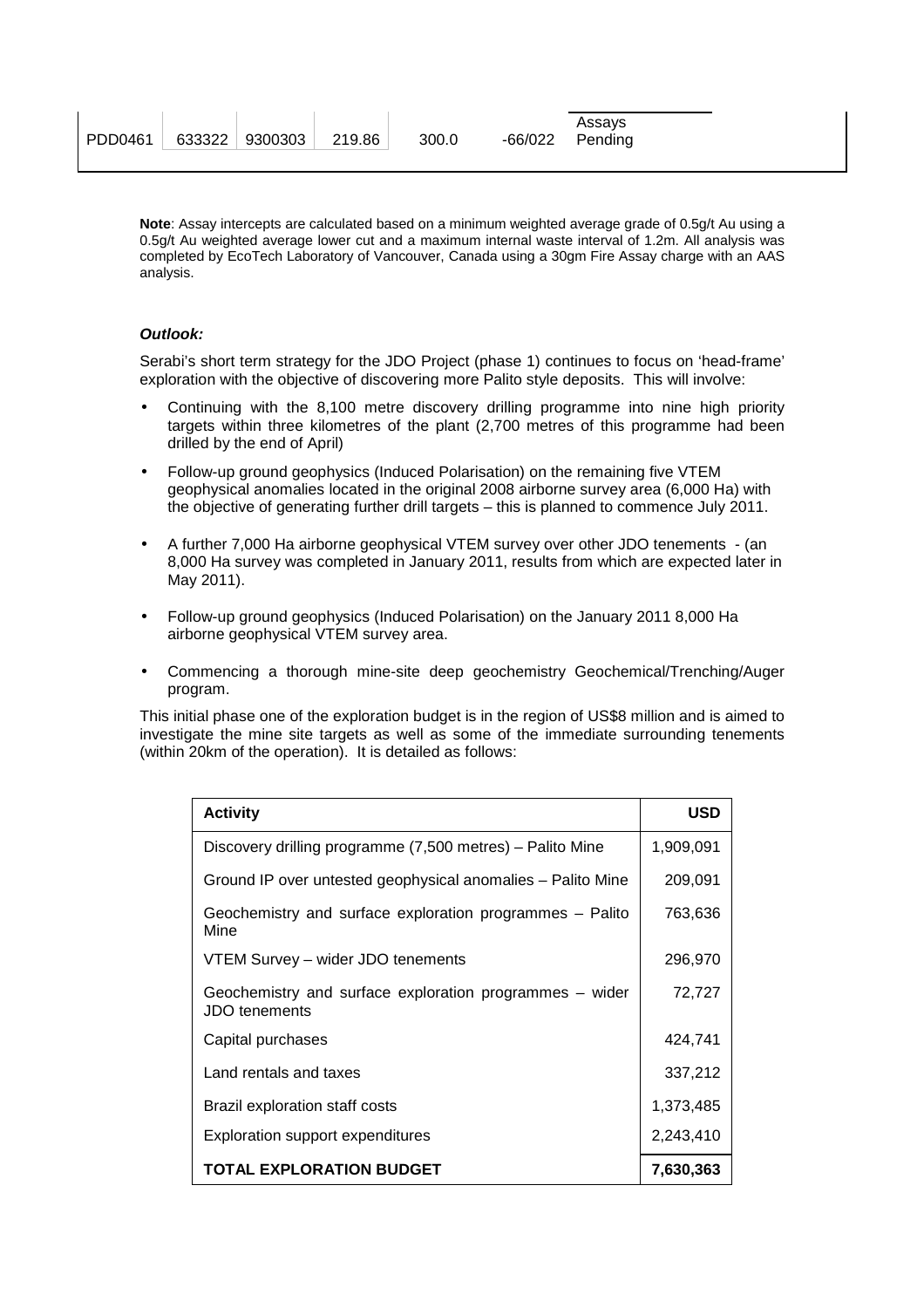In the medium term (Q4 of 2011 onwards) the Company's strategy will be to:

- Follow up mine-site discoveries with drilling to increase resource with an initial objective of building the resource base to at least 1.5 million ounces
- Commence discovery drilling on any new defined targets from the 2011 airborne VTEM and Induced Polarisation geophysical surveys
- Replicate the 'Palito Discovery Model' within the 55,000 ha of contiguous concessions that envelope the Palito deposit
- Follow-up ground geophysics and geochemistry
- Seek JV partners/buyers with respect to the non-core assets

The above-described exploration plans are based on management's current assessment of the status of JDO Project and are subject to change as additional information such as new exploration results become available. Readers are cautioned that actual exploration and development activity of the Company may change as a result.

# **SELECTED FINANCIAL INFORMATION**

The data included herein is taken from the Company's annual audited financial statements and unaudited interim financial information. The audited financial statements are prepared in accordance with International Financial Reporting Standards ("IFRS") in force at the reporting date and their interpretations issued by the International Accounting Standards Board ("IASB") and adopted for use within the European Union (IFRS) and with IFRS and their interpretations adopted by the IASB. The consolidated financial statements have also been prepared in accordance with those parts of the Companies Act 2006 applicable to companies reporting under IFRS. Whilst the unaudited interim financial statements are compiled in accordance with IFRS, they do not contain sufficient financial information to comply with IFRS.

# **Results of Operations**

# **Three month period ended 31 March 2011 compared to the three month period ended 31 March 2010**

For the three month period ended 31 March 2011 the Company recorded a net loss of US\$742,642 (1.65 US cents per share) compared to a net loss of US\$953,599 (2.91 US cents per share) for the comparative period last year. The decrease in the loss reflects reduced administrative costs and a foreign exchange gain recorded during the period of US\$187,297, compared with a foreign exchange loss in the comparative period of US\$1,180. At the same time in the corresponding period in 2010, the Company had limited gold production which yielded a gross profit of US\$78,866. There has been no mining operation during the three month period ended 31 March 2011 and as a result the Company incurred a gross loss of US\$183,822.

The favourable reduction in administration costs arises from the settlement of a dispute with a supplier in Brazil which has resulted in a reduction of the liability due by some BrR\$880,000 (US\$530,000) and income received from the sale of crushed waste rock for road building which generated BrR\$304,000 (US\$183,000) in the period. Set against these favourable variances administration costs in the UK were higher than in the corresponding period as a result of a higher level of professional fees incurred, in part reflecting the process of the Initial Public Offering of the Company's ordinary shares ("IPO") on the Toronto Stock Exchange and an aggregate bonus of UK£60,000 paid to the two executive directors. UK£40,000 of this bonus was settled through the issue of shares at an issue price of 41 pence per share and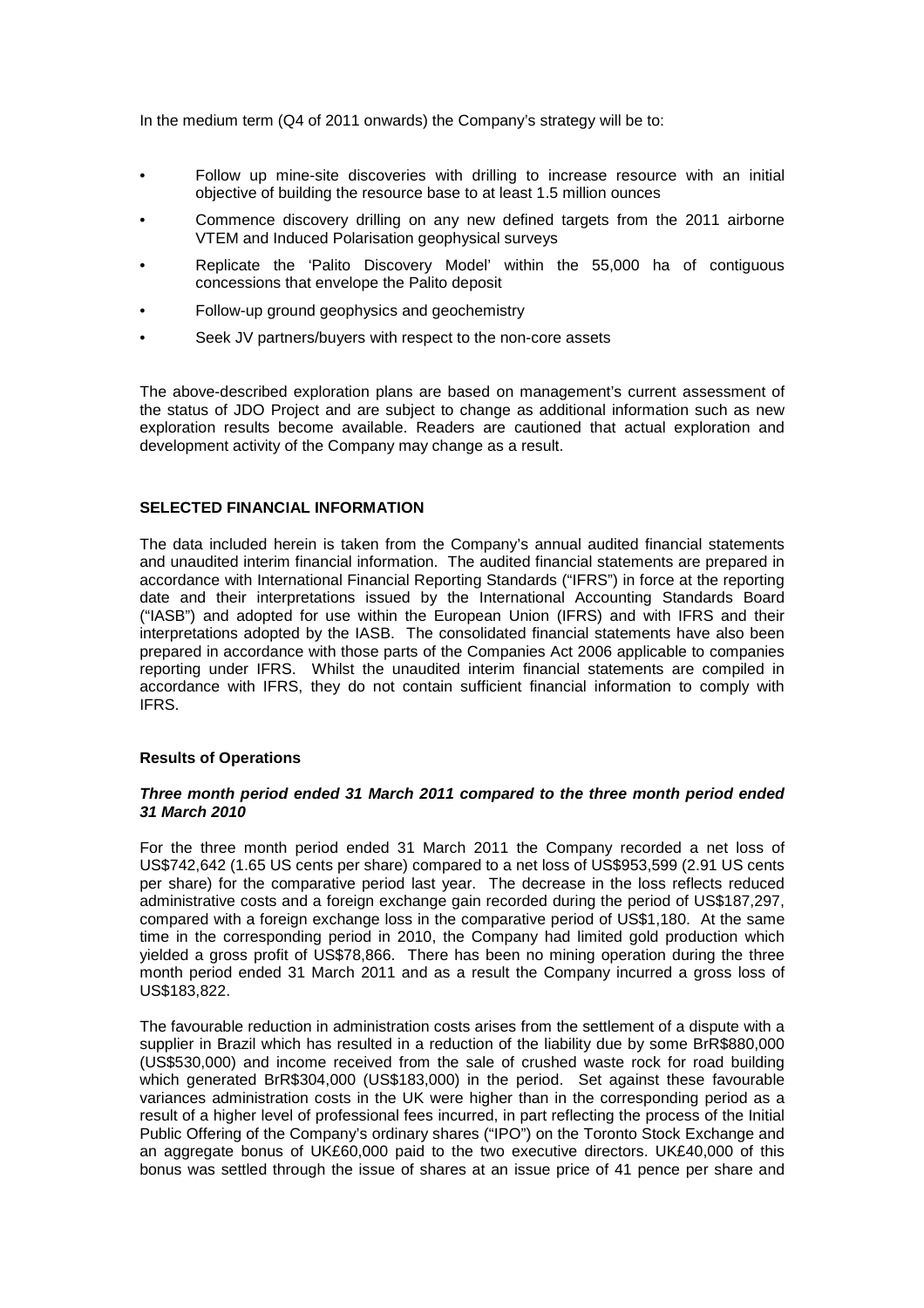thus did not affect the cash position of the Company. In Brazil, general and administrative costs in the three months to 31 March 2011, showed an increase on the corresponding period in 2010 arising from the increased levels of activity. Non-recoverable taxes totalling US\$64,000 were also expensed in the period. There was also a charge of US\$128,000 recorded for the settlement of employment claims compared with only US\$550 in the corresponding period. The majority of claims that have been settled relate to employees released at the time of suspending underground mining operations at the end of 2008. As generally claims may only be brought within two years of the cessation of employment it is anticipated that the level of such settlements should diminish in the future.

# **Summary of quarterly results**

As the Company only became a reporting issuer in March 2011 and did not previously prepare quarterly financial statements it is not required to provide a summary by quarter for the last two financial years. The following summary information is derived from the existing available public financial information released by the Company.

|                                    | Quarter        | Quarter        | Quarter        | Quarter        |
|------------------------------------|----------------|----------------|----------------|----------------|
|                                    | ended          | ended          | ended          | ended          |
|                                    |                | 31             | 30             |                |
|                                    | 31 March       | December       | September      | 30 June        |
|                                    | 2011           | 2010           | 2010           | 2010           |
|                                    | US\$           | US\$           | US\$           | US\$           |
| Revenues                           |                | 57,643         | 22,909         | 308,360        |
| Operating expenses                 | (183, 822)     | (511,257)      | (411,103)      | (732,613)      |
| Gross loss                         | (183, 822)     | (453, 614)     | (388, 194)     | (424, 253)     |
| Administration expenses            | (124, 946)     | (863,506)      | (561,015)      | (444, 757)     |
| Option costs                       | (30, 571)      | (28, 569)      | (25, 103)      | (25, 102)      |
| Loss on asset disposals            | (13, 515)      | (8,379)        | (111, 106)     | 49,874         |
| Depreciation of plant and          |                |                |                |                |
| equipment                          | (567,336)      | (597,548)      | (497,439)      | (507, 509)     |
| <b>Operating loss</b>              | (920, 190)     | (1,951,616)    | (1,582,857)    | (1, 351, 747)  |
| Exchange                           | 187,297        | 4,085          | 241,092        | (271, 393)     |
| Finance costs                      | (9,749)        | (58, 207)      | (44,325)       | (11, 444)      |
| Loss before taxation               | (742,642)      | (2,005,738)    | (1,386,090)    | (1,634,584)    |
| Loss per ordinary share (basic and |                |                |                |                |
| diluted)                           | $(1.65)$ cents | $(4.48)$ cents | $(3.10)$ cents | $(4.70)$ cents |
|                                    |                |                |                |                |
|                                    |                |                |                |                |
| Development and deferred           |                |                |                |                |
| exploration costs                  | 11,679,390     | 9,797,406      | 8,558,842      | 7,475,863      |
| Property, plant and equipment      | 34,088,905     | 33,951,140     | 34,280,250     | 33,024,475     |
| Total current assets               | 13,933,052     | 11,174,647     | 8,412,810      | 10,198,256     |
| Total assets                       | 59,701,347     | 54,923,193     | 51,251,902     | 50,698,594     |
|                                    |                |                |                |                |
| <b>Total liabilities</b>           | 5,603,473      | 10,571,375     | 5,586,203      | 5,870,534      |
|                                    |                |                |                |                |
| Shareholder's equity               | 54,097,874     | 44,351,818     | 45,665,699     | 44,828,060     |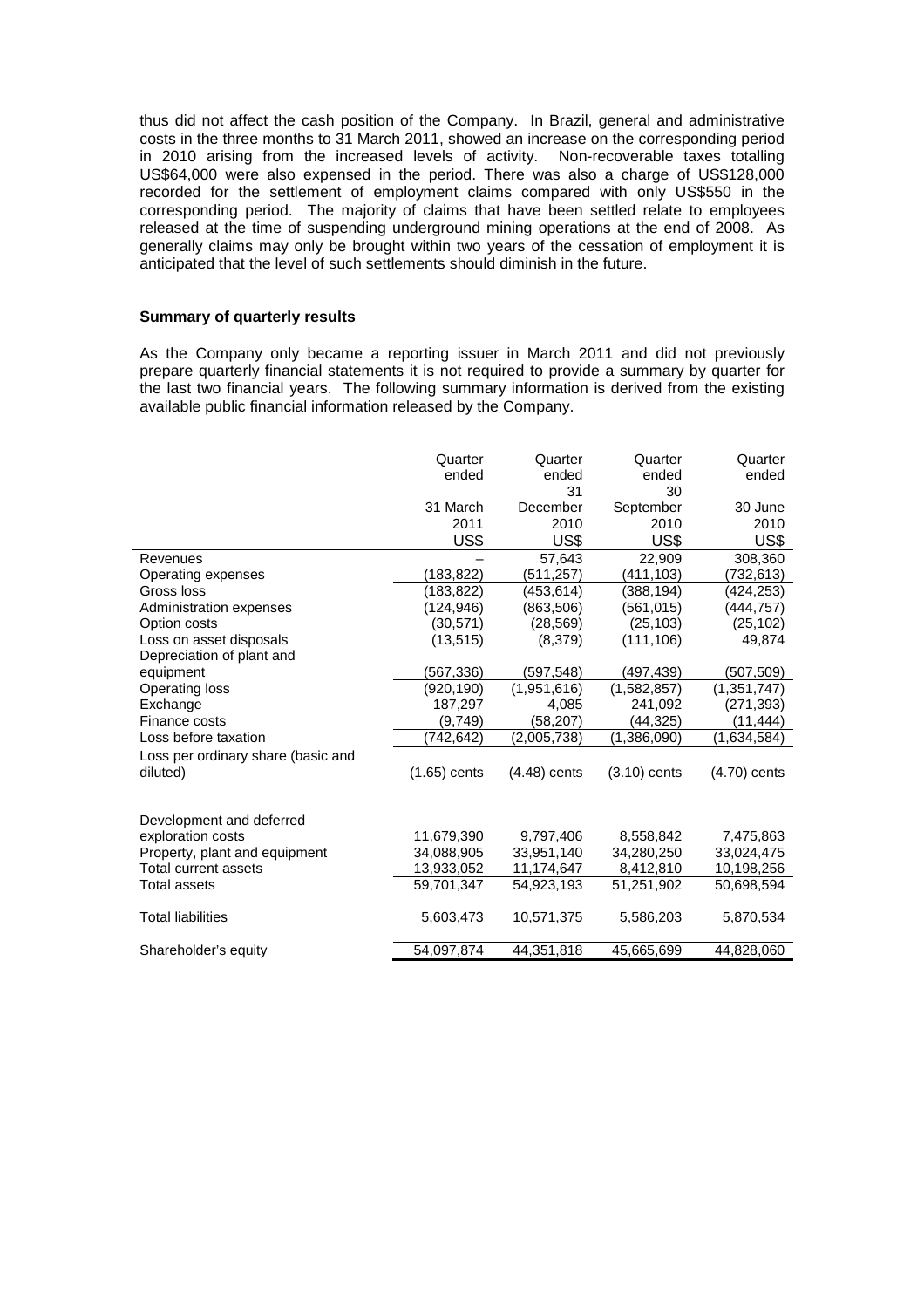|                                      | Quarter<br>ended         | Quarter<br>ended<br>31   | Quarter<br>ended<br>30    | Six months<br>ended     |
|--------------------------------------|--------------------------|--------------------------|---------------------------|-------------------------|
|                                      | 31 March<br>2010<br>US\$ | December<br>2009<br>US\$ | September<br>2009<br>US\$ | 30 June<br>2009<br>US\$ |
| Revenues                             | 840,639                  | 719,884                  | 1,191,571                 | 3,601,349               |
| Operating expenses                   | (761, 773)               | (1, 186, 957)            | (1,506,070)               | (3,061,975)             |
| Gross profit/(loss)                  | 78,866                   | (467,073)                | (314, 499)                | (539, 374)              |
| Administration expenses              | (397, 634)               | (480, 024)               | (192, 978)                | (1, 178, 935)           |
| Option costs                         | (25, 102)                | (86, 864)                | (20, 013)                 | (40, 161)               |
| Write-off of past exploration        |                          |                          |                           |                         |
| expenditures                         |                          | (18, 171)                | (476, 967)                |                         |
| Increase in rehabilitation provision |                          |                          | (346,000)                 |                         |
| (Loss)/ gain on asset disposals      | (54, 568)                | (5,018)                  | 33,442                    | (209, 661)              |
| Impairment                           |                          | (760, 715)               | (1, 159, 596)             | (2,422,737)             |
| Depreciation of plant and            |                          |                          |                           |                         |
| equipment                            | (509,949)                | (531, 132)               | (499, 788)                | (1, 126, 106)           |
| Operating loss                       | (908, 387)               | (2,348,997)              | (2,976,399)               | (4,438,226)             |
| Exchange                             | (1, 180)                 | (181, 348)               | 73,060                    | 93,755                  |
| Finance costs                        | (44, 032)                | (22, 273)                | (32, 619)                 | (157, 455)              |
| Loss before taxation                 | (953,599)                | (2,552,618)              | (2,935,958)               | (4,501,926)             |
| Loss per ordinary share (basic and   |                          |                          |                           |                         |
| diluted)                             | $(2.91)$ cents           | $(11.19)$ cents          | $(20.95)$ cents           | $(32.12)$ cents         |
| Development and deferred             |                          |                          |                           |                         |
| exploration costs                    | 7,058,548                | 6,880,038                | 6,478,501                 | 6,225,795               |
| Property, plant and equipment        | 33,917,842               | 35,327,788               | 3,522,960                 | 34,445,949              |
| <b>Total current assets</b>          | 6,290,130                | 7,030,342                | 3,825,915                 | 3,729,885               |
| <b>Total assets</b>                  | 47,266,520               | 49,238,168               | 46,227,376                | 44,401,629              |
| <b>Total liabilities</b>             | 5,821,027                | 6,033,451                | 5,966,225                 | 4,479,196               |
| Shareholder's equity                 | 41,445,493               | 43,204,717               | 40,261,151                | 39,922,433              |

# **Liquidity and Capital Resources**

The Company had a working capital position of US\$10,336,893 at 31 March 2011 compared to US\$2,793,046 at 31 December 2010. The working capital position at 31 March 2011 includes cash and cash equivalents of US\$11,100,828 (2010: US\$8,598,755). The Company does not have any asset backed commercial paper investments. In addition to the increase in cash balances the improvement in the working capital position compared with 31 December 2010 arose principally from the exercise during the quarter ended 31 March 2011 of the Special Warrants issued by the Company on 2 December 2010. The value attributed to these Special Warrants had been shown at 31 December 2010 as a current liability and excluding this liability, the working capital position at 31 December 2010 would have been US\$7,853,041.

During the three month period ended 31 March 2011, the Company issued 9,124,470 Ordinary Shares and 4,500,000 Warrants for net cash proceeds of US\$4,462,844, of which 9,000,000 Ordinary Shares and 4,500,000 Warrants were issued pursuant to the IPO on the Toronto Stock Exchange completed on 30 March 2011.

The placement comprised the issue of 9,000,000 units where each unit consists of one Ordinary Share and one half of a Warrant whereby each whole Warrant entitles the holder to subscribe for one Ordinary Share at a price of C\$0.75 at any time before 2 December 2012.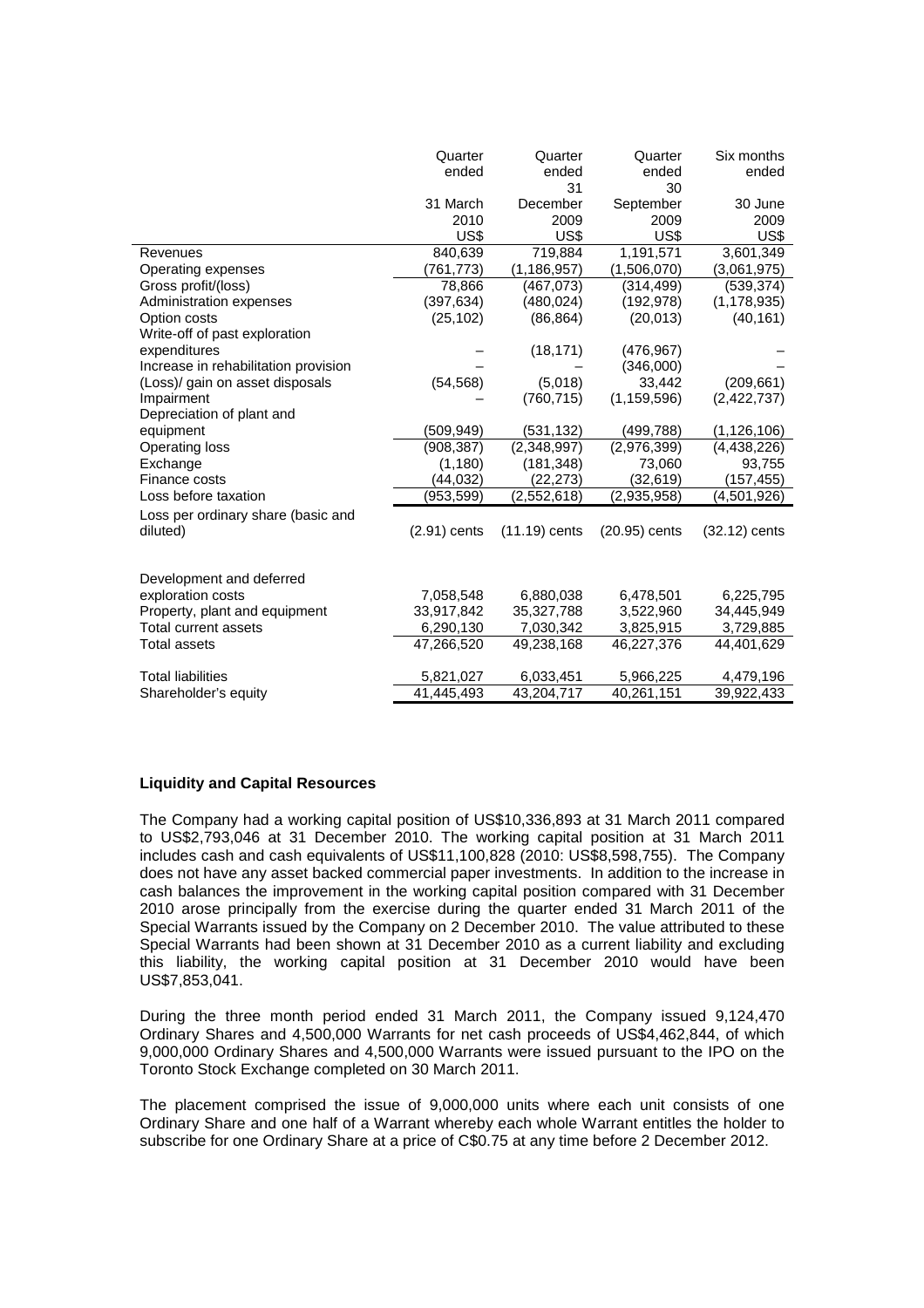At the same time a further 10,070,000 Ordinary Shares and 5,035,000 Warrants were issued upon the automatic exercise of the Special Warrants issued by the Company on 2 December 2010. Each of the Special Warrants comprised a unit which in turn was comprised of one Ordinary Share and one half of a Warrant whereby each whole Warrant entitles the holder to subscribe for one Ordinary Share at a price of C\$0.75 at any time before 2 December 2012.

The Company has during the three month period ended 31 March 2011, incurred costs of US\$1,646,243 on mineral property exploration, US\$27,383 on asset purchases and used cash of US\$575,610 on its operating activities. Further details of the exploration activity conducted during the year are set out elsewhere in this MD&A.

On 31 March 2011, the Company's total assets amounted to US\$59,701,347, which compares to the US\$54,923,193 recorded in 31 December 2010. Total assets are mostly comprised of property, plant and equipment, which as at 31 March 2011 totalled US\$34,088,905 (December 2010: US\$33,951,140), and deferred exploration and development cost which as at 31 March 2011 totalled US\$11,679,390 (December 2010: US\$9,797,406), of which US\$10,149,162 relates to capitalized exploration expenditures at, or in close proximity to, the Palito Mine. The Company's total assets also included cash holdings of US\$11,100,828 (December 2010: US\$8,598,755).

Receivables of US\$168,419 as at 31 March 2011 have increased by US\$72,276 compared to the receivables balance of US\$96,143 as at 31 December 2010. The receivables as of 31 March 2011 are primarily deposits paid by the Company. Prepayments as of 31 March 2011 were US\$1,175,068 compared with US\$1,061,945 as at 31 December 2010, an increase of US\$113,123. The prepayments primarily represent prepaid taxes in Brazil of US\$1,022,724 of which the majority is federal and state sales taxes which the Group expects to recover either through offset against other federal tax liabilities or through recovery directly.

The Company's total liabilities at 31 March 2011 of US\$5,603,473 (December 2010: US\$10,571,375) included accounts payable to suppliers and other accrued liabilities of US\$3,936,333 (December 2010: US\$3,873,633). The total liabilities include US\$270,891 including accrued interest (December 2010: US\$249,176) attributable to the £300,000 loan from a related party, which has a repayment date of 31 October 2014 subject to the right of the holder at any time, on one or more occasions, on or before the repayment date, to convert any of the outstanding amounts owed by the Company to Ordinary Shares at a price of 15 pence per Ordinary Share. It also includes the amount of US\$1,396,249 (December 2010: US\$1,388,571) in respect of provisions including US\$1,055,000 (December 2010: US\$1,055,000) for the cost of remediation of the current Palito Mine site at the conclusion of operational activity.

Management believes that the Company has adequate working capital to undertake all of its currently planned exploration and development programmes for the remainder of 2011 in relation to the Company's existing mineral properties and to cover administrative expenses for the same fiscal year.

# **Contractual Commitments**

In December 2010, the Company engaged Energold Perfurações Ltda ("Energold") to undertake a diamond drilling programme at its Palito Mine project. The minimum contractually committed amount to be paid to Energold is approximately \$600,000 during 2011.

The Company has operating leases in respect of office premises in London and Belo Horizonte and also in respect of certain computer equipment.

The Company holds certain exploration prospects which require it to make certain payments under rental or purchase arrangements allowing the Company to retain the right to access and undertake exploration on these properties. Failure to meet these obligations could result in forfeiture of any affected prospects. Management estimates that the cost over the next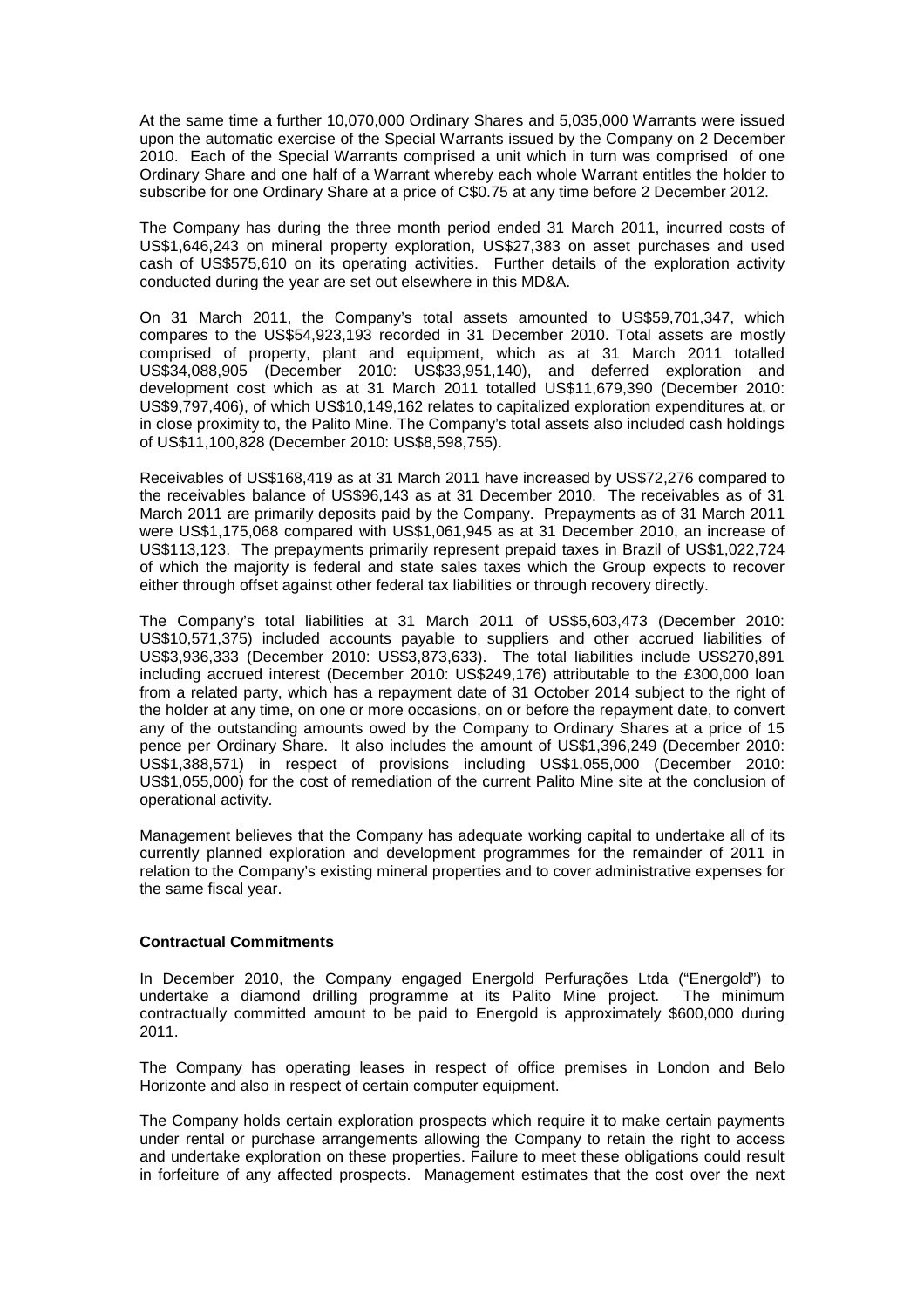twelve months of fulfilling the current contracted commitments on all the properties in which the Group has an interest will be US\$268,273.

On 9 November 2009 (as further detailed in note 16 of the Company's 2010 annual financial statements) the Company entered into a Convertible Loan Stock agreement with Greenwood Investments Limited ("Greenwood") whereby Greenwood made available to the Company a loan of UK£300,000 repayable on 31 October 2014. Greenwood has the right at any time, on one or more occasions, on or before the repayment date to convert any of the outstanding amounts owed by the Company to Ordinary Shares at a price of 15 pence per share. The loan was drawn down on 14 December 2009 and interest will accrue at the rate of 1 percent per annum and is compounded.

|                                      |           |         | Payments due by period |           |         |
|--------------------------------------|-----------|---------|------------------------|-----------|---------|
| <b>Contractual Obligations</b>       | Total     | Less    | 1-3 years              | 4-5 years | After 5 |
|                                      |           | than 1  |                        |           | years   |
|                                      |           | year    |                        |           |         |
|                                      |           | S       | S                      | S         | \$      |
| Long term debt                       | 270.891   |         |                        | 270,891   |         |
| <b>Capital Lease Obligations</b>     |           |         |                        |           |         |
| <b>Operating Leases</b>              | 181,901   | 116,270 | 65,631                 |           |         |
| <b>Purchase Obligations</b>          | 600,000   | 600,000 |                        |           |         |
| Other Long Term Obligations          |           |         |                        |           |         |
| <b>Total Contractual Obligations</b> | 1,052,792 | 716,270 | 65,631                 | 270,891   |         |

# **Transactions with related parties of the Company**

The Company paid, during the three month period ended 31 March 2011, UK£1,000 per month to a company controlled by one of its directors in respect of fees receivable by that director for the provision of his services to the Company.

# **Financial and Other Instruments**

The Company's financial assets at 31 March 2011 which comprise trade and other receivables and cash, are classified as loans and receivables. All of the Company's financial liabilities which comprise trade and other payables, accruals and interest bearing liabilities, are classified as liabilities measured at amortised cost.

The Company has not entered into any derivative transactions and it is not currently the Company's policy to undertake trading in financial instruments.

The main financial risks arising from the Company's activities remain unchanged from the previous financial year namely commodity prices, currency, liquidity, credit and interest rates. The Board reviews and agrees policies for managing each of these risks and these are summarised below:

# **Commodity price risk**

By the nature of its activities and whilst the Company may only produce very limited revenue, the Company is potentially exposed to fluctuations in commodity prices and in particular the price of gold and copper as these could affect its ability to raise further finance in the future, its future revenue levels and the viability of its projects. It is not currently the Company's intention to enter into any arrangements to protect itself from changes in the prices of these commodities. The Company does however closely monitor the prices of these commodities and will consider the use of hedging contracts, where appropriate, in future.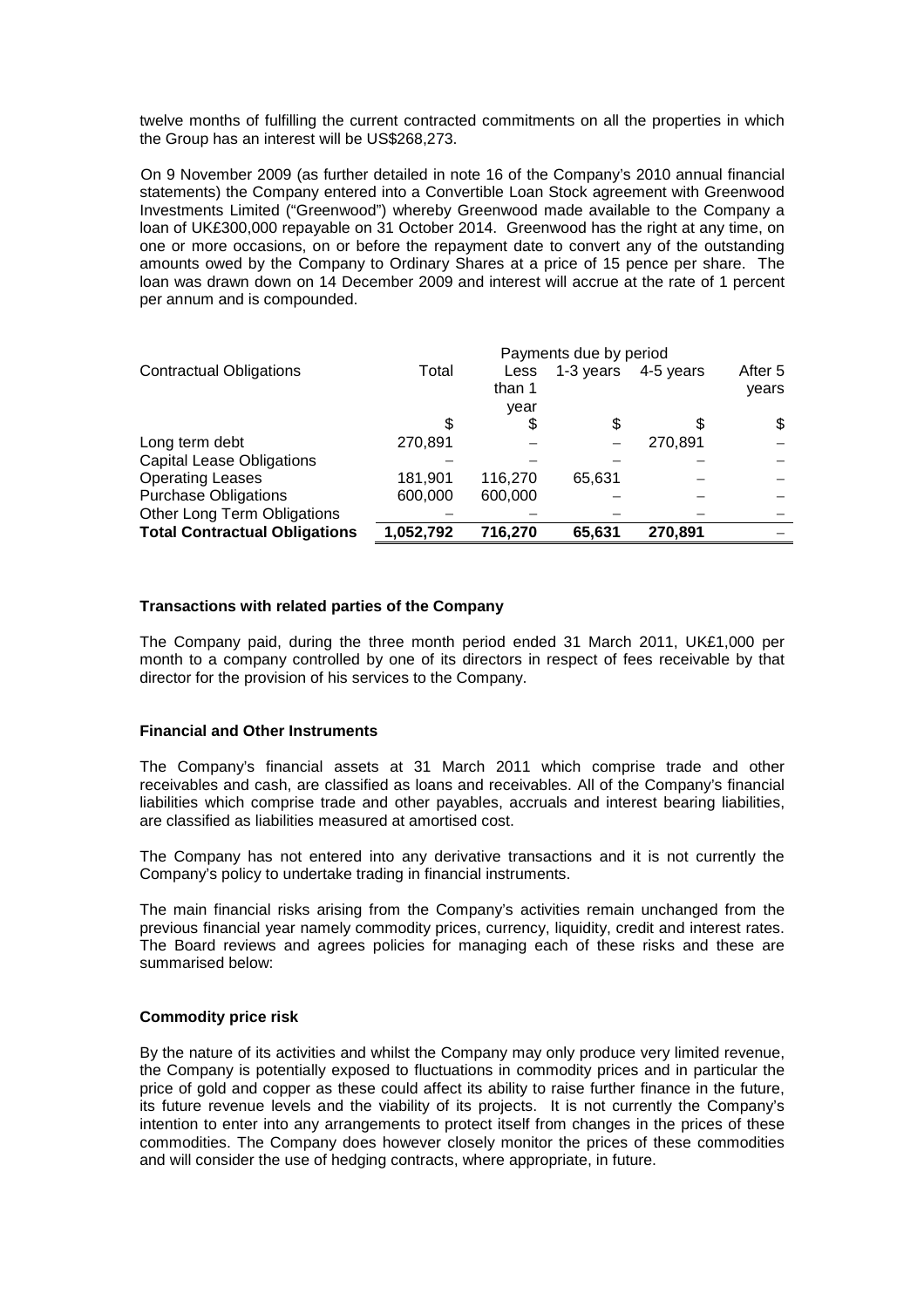At the end of the three month period ended 31 March 2011 and at the end of the financial year ended 31 December 2010, the Company had no unsold or part-paid production and accordingly the results for the year and the equity position of the Company is not affected by any change in commodity prices subsequent to the end of the year.

#### **Interest rate risk**

The Company currently finances its operations through equity financing and has a convertible loan of £300,000 which bears interest at the rate of 1% per annum compounded and has a repayment date of October 2014.

There is not considered to be any material interest rate risk. The Company's policy is to retain surplus funds as short-term deposits, of up to 32 days duration, at prevailing market rates and to pay trade payables within their credit terms.

The fair value of all financial instruments is approximately equal to book value due to their short-term nature.

# **Liquidity risk**

To date the Company has relied on shareholder funding and in prior years short-term trade finance and fixed rate finance leases to finance its activities. The Company has also drawn down on a convertible loan stock instrument which is repayable in 2014, but otherwise does not have any other borrowing or credit facilities. The Company's objectives when managing its capital are to maintain financial flexibility to achieve its development plans, safeguard its ability to continue to operate as a going concern through management of its costs whilst optimising its access to capital markets by endeavouring to deliver increase in value of the Company for the benefit of shareholders. In establishing its capital requirements the Company will try to take account of the risks inherent in its plans and proposed activities and prevailing market conditions. During the three month period ended 31 March 2011, the Company raised new funds through the issue of new shares. Continued development of the Company's projects will be dependent on the ability to attract additional funding, through joint ventures, asset disposals, new equity or debt. There is no guarantee that the Company will be able to secure adequate funding in the future or that the terms of such funding will be acceptable.

# **Currency risk**

Although the Company is incorporated in the United Kingdom its financial statements and those of the group are denominated in US Dollars.

Share issues have historically been priced solely in Sterling but the issue of Special Warrants undertaken in December 2010 and the issue of new Ordinary Shares and Warrants on 30 March 2011 were priced in Canadian dollars. The Company expects that future issues of Ordinary Shares may be priced in Sterling or Canadian dollars. Expenditure is primarily in Brazilian Real but also in US Dollars, Sterling, and Canadian Dollars.

The Company's main subsidiary operates in Brazil with its expenditure being principally in Brazilian Real and its financial statements are maintained in that currency. The Company's policy for dealing with exchange differences is outlined in the statement of Significant Accounting Policies in its 2010 Annual Report and Accounts under the heading "Foreign currencies".

The Company does not presently utilise swaps or forward contracts to manage its currency exposures, although such facilities are considered and may be used where appropriate in the future.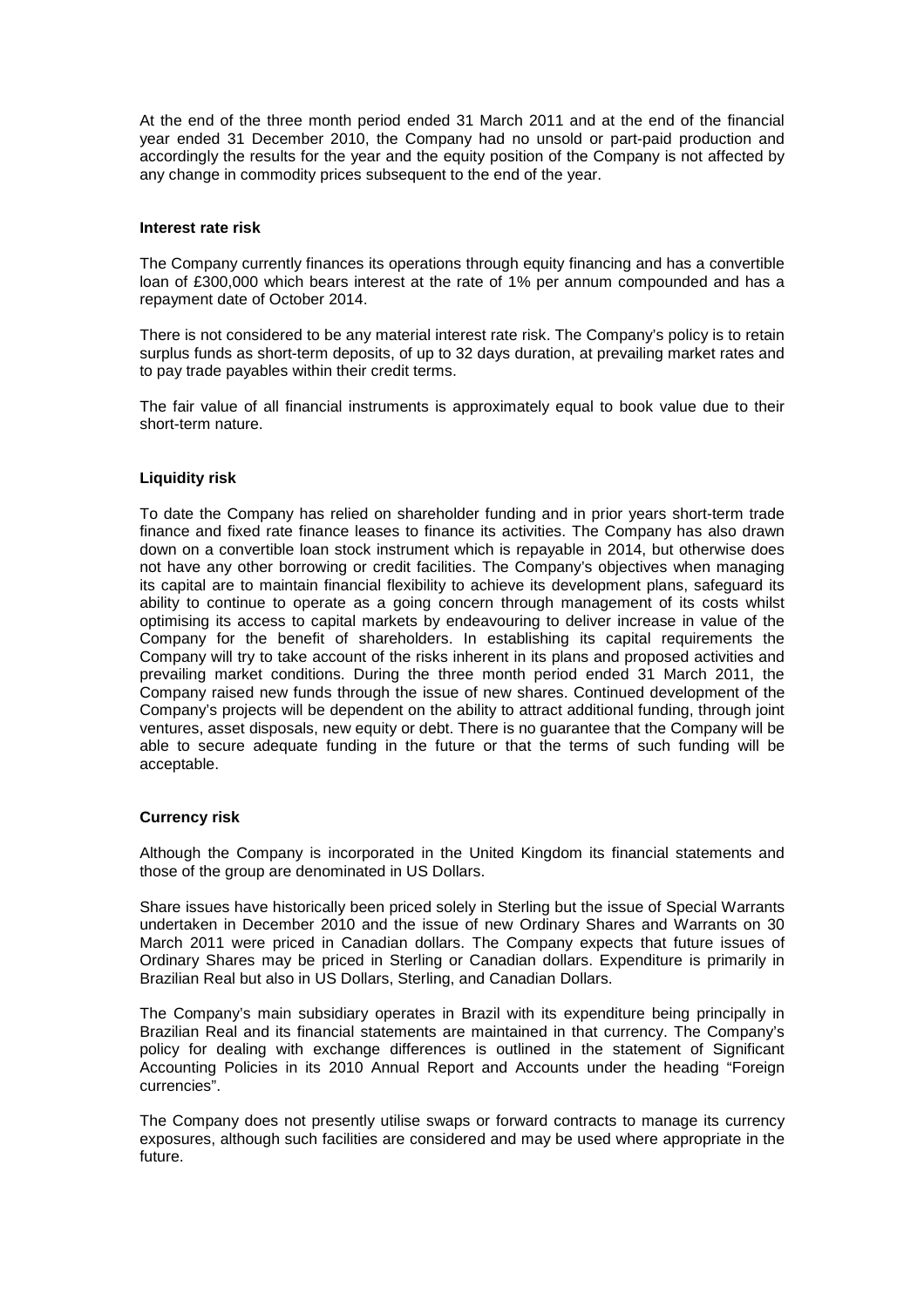The Company seeks to minimise its exposure to currency risk by closely monitoring exchange rates and holding surplus funds in currencies considered most appropriate to their expected future utilisation.

The Company considers book value to equal fair value.

The functional currency of the Company's operations is US Dollars, which is also the reporting currency. The Company's cash holdings at the balance sheet date were held in the following currencies:

|                       | 31 March   | 31 December |
|-----------------------|------------|-------------|
|                       | 2011       | 2010        |
|                       | \$         | \$          |
| <b>US Dollar</b>      | 3,294,985  | 1,708,548   |
| Canadian Dollar       | 6,485,461  | 5,238,373   |
| Sterling              | 1,205,352  | 1.634.450   |
| Australian Dollar     | 2,803      | 3,059       |
| <b>Brazilian Real</b> | 112.227    | 14,326      |
| Total                 | 11,100,828 | 8,598,755   |

The cash is held at floating rates prevailing at the balance sheet date.

# **Credit risk**

The Company's exposure to credit risk is limited to its cash and cash equivalents and trade and other receivables amounting to US\$11,100,828 (31 December 2010: US\$8,598,755). It is the Company's policy to only deposit surplus cash with financial institutions that hold good credit ratings and to provide credit in respect of receivables only with parties that themselves have good credit history or otherwise to hold some form of lien pending settlement.

# **Subsequent Events**

There are no events to be reported subsequent to 31 March 2011.

# **Changes in Accounting Policies**

The Company has not adopted any standards or interpretations in advance of the required implementation dates. There has been no significant measurement impact on the consolidated financial statements from new standards or interpretations effective in 2011.

It is not anticipated that the adoption in the future of the new or revised standards or interpretations that have been issued by the International Accounting Standards Board will have a material impact on the Company's earnings or shareholders' funds.

# **Disclosure of Outstanding Share Data**

The Company has an authorised capital of UK£30,000,000 comprised of 333,735,776 Ordinary Shares of 5 pence each and 140,139,065 Deferred Shares of 9.5 pence each.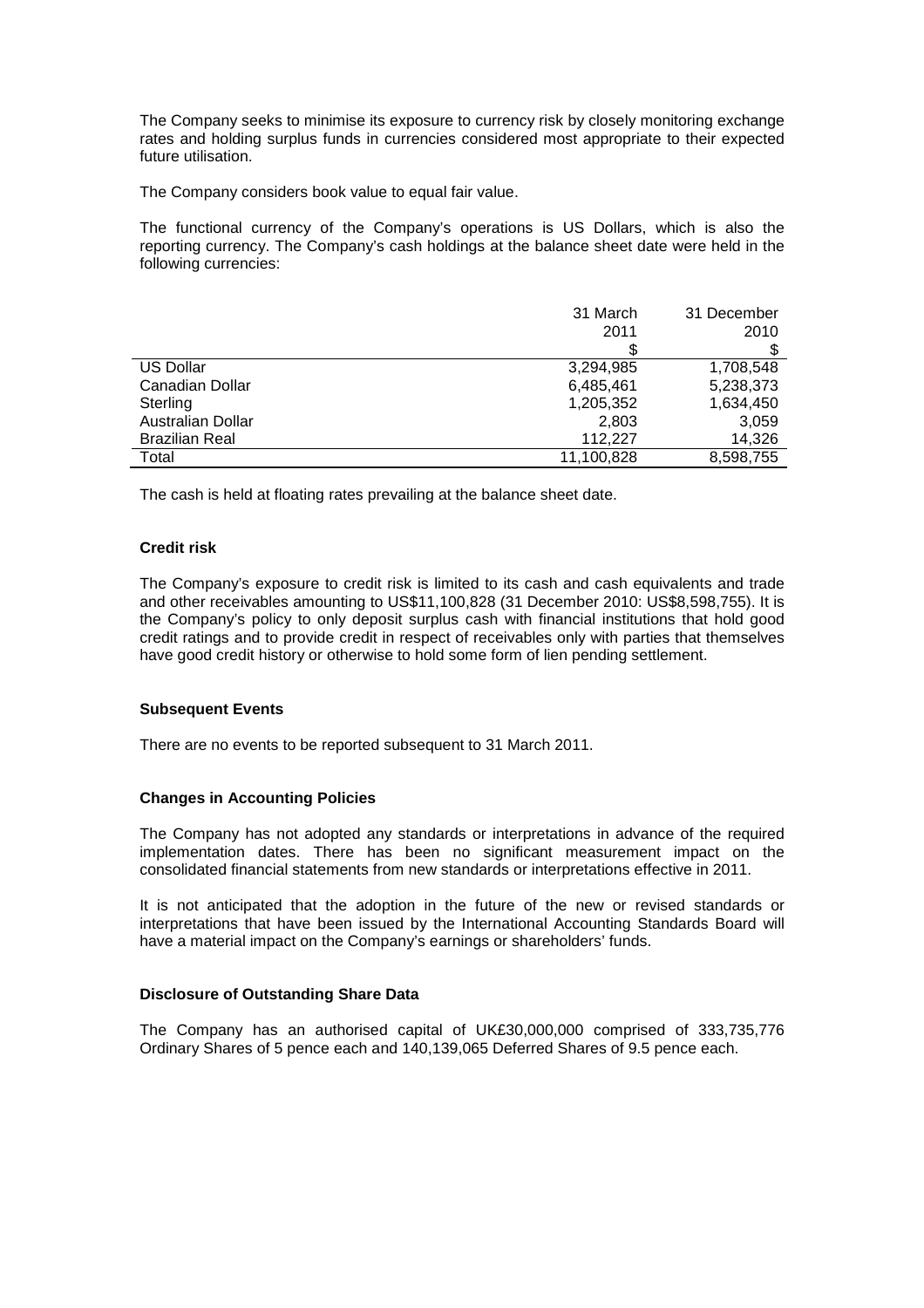The Company had the following Ordinary Shares, Deferred Shares, Stock Options and Warrants outstanding at 13 May 2011.

| 63.968.529 |
|------------|
| 4.390.785  |
| 9.535.000  |
| 2.585.400  |
| 80.479.714 |
|            |

The above table does not include 2,100,123 Ordinary Shares being the maximum number of Ordinary Shares that the Company calculates it would be obliged to issue in satisfaction of the Convertible Loan, being the principal owed of £300,000 and the accumulated interest over the life of the Convertible Loan of £15,018.42.

Eldorado Gold Corporation holds 16,840,000 Ordinary Shares in the Company, 2,420,000 Warrants and 1,500,000 share purchase warrants. 12,000,000 shares acquired by Eldorado are subject to an orderly marketing agreement entered into on 16 June 2010, whereby Eldorado has agreed not to dispose of any of those Ordinary Shares prior to 16 June 2011.

#### **Qualified Persons Statement**

The technical information contained within this Management Discussion and Analysis has been reviewed and verified by Michael Hodgson, CEO of the Company. Mr Hodgson is an Economic Geologist by training with over 25 years' experience in the mining industry. He holds a BSc (Hons) Geology, University of London, a MSc Mining Geology, University of Leicester and is a Fellow of the Institute of Materials, Minerals and Mining and a Chartered Engineer of the Engineering Council of UK, recognizing him as both a Qualified Person for the purposes of Canadian National Instrument 43-101 and by the AIM Guidance Note on Mining. Oil and Gas Companies dated March 2006.

# **Cautionary Statement on Forward-Looking Information**

This management's discussion and analysis contains "forward-looking information" (also referred to as "forward-looking statements") which may include, but is not limited to, statements with respect to the future financial or operating performance of the Company and its projects, the future price of gold or other metal prices, the estimation of mineral resources, the realization of mineral resource estimates, the timing and amount of estimated future production, costs of production, capital, operating and exploration expenditures, costs and timing of the development of new deposits, costs and timing of future exploration and/or exploitation, requirements for additional capital, government regulation of mining operations, environmental risks, reclamation expenses, title disputes or claims, limitations of insurance coverage and the timing and possible outcome of regulatory matters, and that reflects management's expectations regarding the Company's future growth, results of operations, performance and business prospects and opportunities. Often, but not necessarily always, the use of words such as "anticipate", "believe", "plan", "estimates", "expect", "intend", "budget", "scheduled", "forecasts" and similar expressions have been used to identify these forwardlooking statements or variations (including negative variations) of such words and phrases, or statements that certain actions, events or results "may", "could", "would", "might" or "will" be taken, occur or be achieved. These statements reflect management's current beliefs and are based on information currently available to management. Except for statements of historical fact relating to the Company, information contained herein constitutes forward-looking statements, including any information as to the Company's strategy, plans or financial or operating performance. Forward-looking statements involve significant risks, uncertainties and assumptions and other factors that may cause the actual results, performance or achievements of the Company to be materially different from any future results, performance or achievements expressed or implied by the forward-looking statements. Important factors that could cause actual results to differ from these forward-looking statements include risks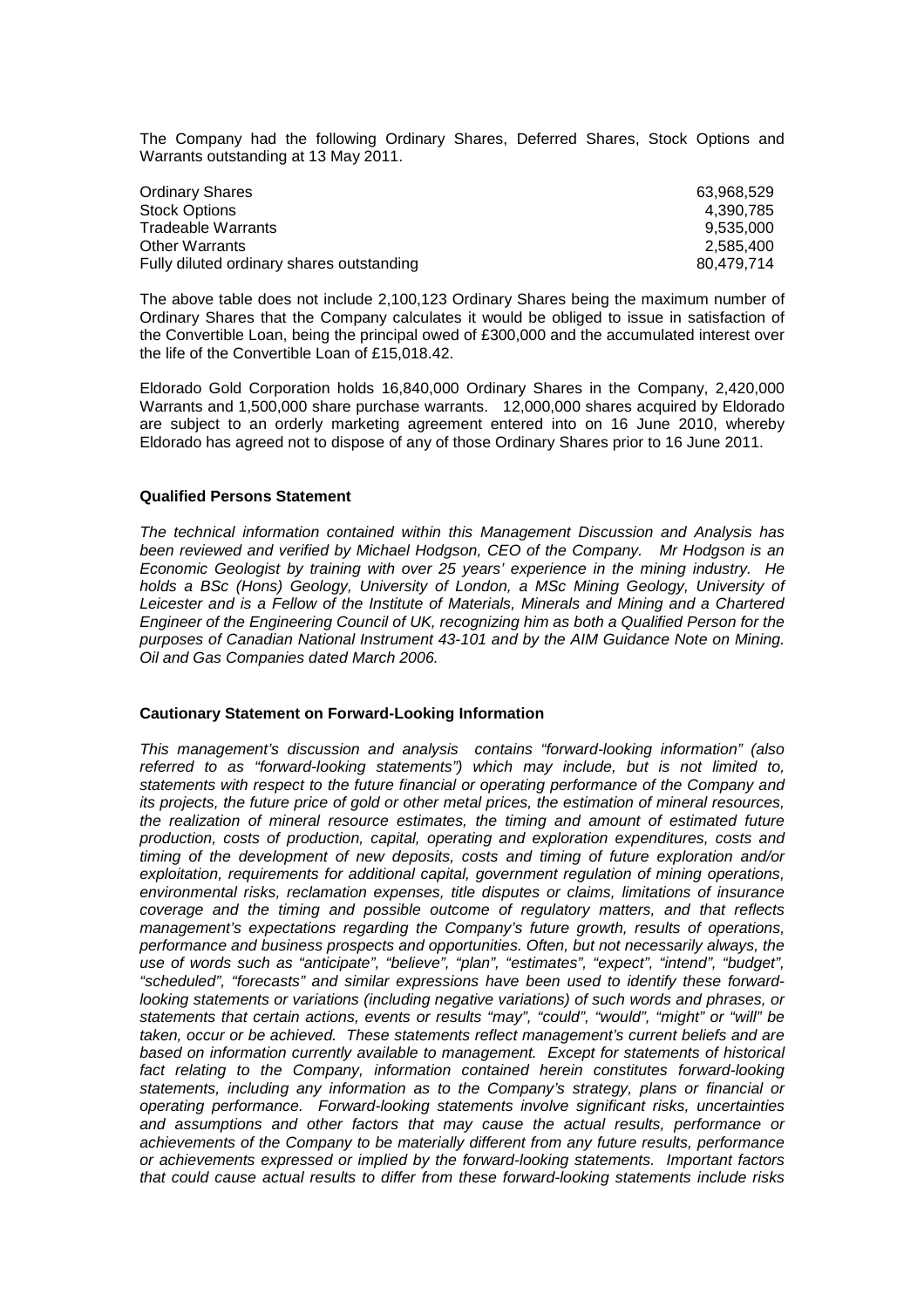related to failure to define mineral resources, to convert estimated mineral resources to reserves, the grade and recovery of ore which is mined varying from estimates, future prices of gold and other commodities, capital and operating costs varying significantly from estimates, political risks arising from operating in Brazil, uncertainties relating to the availability and costs of financing needed in the future, changes in equity markets, inflation, changes in exchange rates, fluctuations in commodity prices, delays in the development of projects, conclusions of economic evaluations, changes in project parameters as plans continue to be refined, uninsured risks and other risks involved in the mineral exploration and development industry. A description of risk factors applicable to the Company can be found in the section "Risk Factors" in this management's discussion and analysis. Although the forward-looking statements contained in this management's discussion and analysis are based upon what management believes to be reasonable assumptions, the Company cannot assure prospective purchasers that actual results will be consistent with these forward-looking statements. These forward-looking statements are made as of the date of this management's discussion and analysis, and the Company assumes no obligation to update or revise them to reflect new events or circumstances, except in accordance with applicable securities laws. There can be no assurance that forward-looking statements will prove to be accurate, as actual results and future events could differ materially from those anticipated in such statements. Accordingly, readers should not place undue reliance on forward-looking statements.

#### **Risks and Uncertainties**

Future exploration at the Company's projects or elsewhere may not result in increased mineral resources.

Mineral exploration involves significant risks over a substantial period of time, which even a combination of careful evaluation, experience and knowledge may not eliminate. Even if the Company discovers a valuable deposit of minerals, it may be several years before production is possible and during that time it may become economically unfeasible to produce those minerals. There is no assurance that current or future exploration programs will result in any new economically viable mining operations or yield new resources to replace and expand current resources.

There is no guarantee that the Company's applications for exploration licences will be granted on a timely basis or at all or that the existing exploration licences of the Company can be renewed or converted into mining licences. In addition, there can be no assurances that title to any of the Company's mineral properties will not be challenged or disputed.

There is no guarantee that any application for additional exploration licenses may be granted by the DNPM. The DNPM may refuse any application. Persons may object to the granting of any exploration license and the DNPM may take those objections into consideration when making any decision on whether or not to grant a license.

If and when exploration licenses are granted, they will be subject to various standard conditions including, but not limited to prescribed license conditions. Any failure to comply with the expenditure conditions or with any other conditions on which the licenses are held, can result in license forfeiture. Generally, the licenses are granted for a term of three years and further renewal of an exploration license is at the discretion of the DNPM and on such conditions as the DNPM may in its discretion impose. Renewal conditions may include increased expenditures and work commitments or compulsory relinquishment of areas of the licenses comprising the Company's properties. The failure of the DNPM to renew the Company's exploration licences or the imposition of new conditions or the inability to meet those conditions may adversely affect the operations, financial position and/or performance of the Company.

Title to, and the area of, mineral concessions may be disputed. Although the Company believes it has taken reasonable measures to ensure proper title to its properties, there is no guarantee that title to any of its properties will not be challenged or impaired.

The exploration and development of the Company's properties, including continuing exploration and development projects, and the construction of mining facilities and commencement of mining operations, will require substantial additional financing.

Failure to obtain sufficient financing will result in a delay or indefinite postponement of exploration, development or production on any or all of the Company's properties or even a loss of a property interest. Additional financing may not be available when needed or, if available, the terms of such financing might not be favourable to the Company and might involve substantial dilution to existing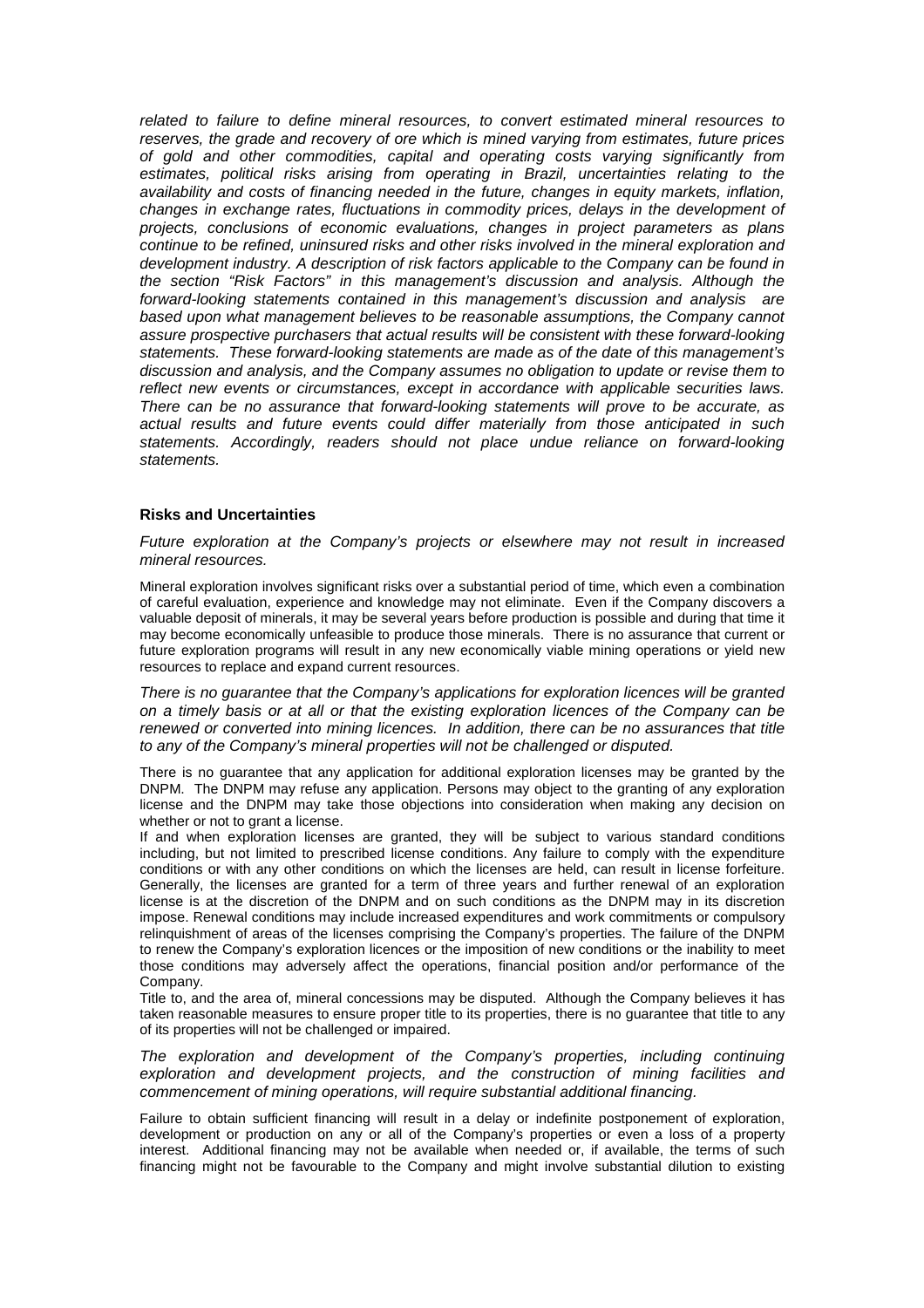shareholders. Failure to raise capital when needed would have a material adverse effect on the Company's business, financial condition and results of operations.

#### The Company faces numerous exploration, development and operating risks.

The exploration for and development of mineral deposits involves significant risks which even a combination of careful evaluation, experience and knowledge may not eliminate. While the discovery of an ore body may result in substantial rewards, few properties that are explored are ultimately developed into producing mines. Major expenses may be required to locate and establish mineral reserves, to develop metallurgical processes and to construct mining and processing facilities at a particular site. It is impossible to ensure that the exploration or development programs planned by the Company will result in a profitable commercial mining operation. Whether a mineral deposit will be commercially viable depends on a number of factors, some of which are: the particular attributes of the deposit, such as size, grade and proximity to infrastructure; metal prices that are highly cyclical; and government regulations, including regulations relating to prices, taxes, royalties, land tenure, land use, importing and exporting of minerals and environmental protection. The exact effect of these factors cannot be accurately predicted, but the combination of these factors may result in the Company not receiving an adequate return on invested capital.

There is no certainty that the expenditures made by the Company towards the search and evaluation of mineral deposits will result in discoveries of commercial quantities of ore.

The Company is considered to be a development stage company and although it generated revenue from mining operations in the past continuous commercial operations have been discontinued. There can be no assurance that the Company will re-commence commercial production, generate any revenues or be able to operate profitably.

The development of the Company's properties will require the commitment of substantial resources to complete exploration programs and to bring the properties into commercial production. There can be no assurance that the Company will be profitable in the future. The Company's operating expenses and capital expenditures may increase in subsequent years as needed consultants, personnel and equipment associated with advancing exploration, development and commercial production of its properties are added. The amounts and timing of expenditures will depend on the progress of ongoing development, the results of consultants' analysis and recommendations, the rate at which operating losses are incurred, the execution of any joint venture agreements with strategic partners, the Company's acquisition of additional properties and other factors, some of which are beyond the Company's control.

#### If mineral resource estimates are not accurate, production may be less than estimated which would adversely affect the Company's financial condition and result of operations.

Mineral resource estimates are imprecise and depend on geological analysis based partly on statistical inferences drawn from drilling, and assumptions about operating costs and metal prices, all of which may prove unreliable. The Company cannot be certain that the resource estimates are accurate and cannot guarantee that it will recover the indicated quantities of metals if commercial production is commenced. Future production could differ dramatically from such estimates for the following reasons: mineralization or formations at the properties could be different from those predicted by drilling, sampling and similar examinations; declines in the market price of gold may render the mining of some or all of the resources uneconomic; and the grade of ore may vary significantly from time to time and the Company cannot give any assurances that any particular quantity of metal will be recovered from the resources.

The occurrence of any of these events may cause the Company to adjust the resource estimates or change its mining plans, which could negatively affect the Company's financial condition and results of operation.

#### The Company's exploration and development properties may not be successful and are highly speculative in nature.

Exploration for gold is highly speculative in nature. The Company's exploration activities in Brazil involve many risks, and success in exploration is dependent upon a number of factors including, but not limited to, quality of management, quality and availability of geological expertise and the availability of exploration capital. The Company cannot give any assurance that its current or future exploration efforts will result in the discovery of a mineral reserve or new or additional mineral resources, the expansion of current resources or the conversion of mineral resources to mineral reserves.

As well, mineral deposits, even though discovered, may be insufficient in quantity and quality to return a profit from production. The marketability of minerals acquired or discovered by the Company may be affected by additional factors which are beyond the control of the Company and which cannot be accurately predicted, such as market fluctuations, the proximity and capacity of milling facilities, mineral markets and processing equipment and other factors, which may make a mineral deposit unprofitable to exploit.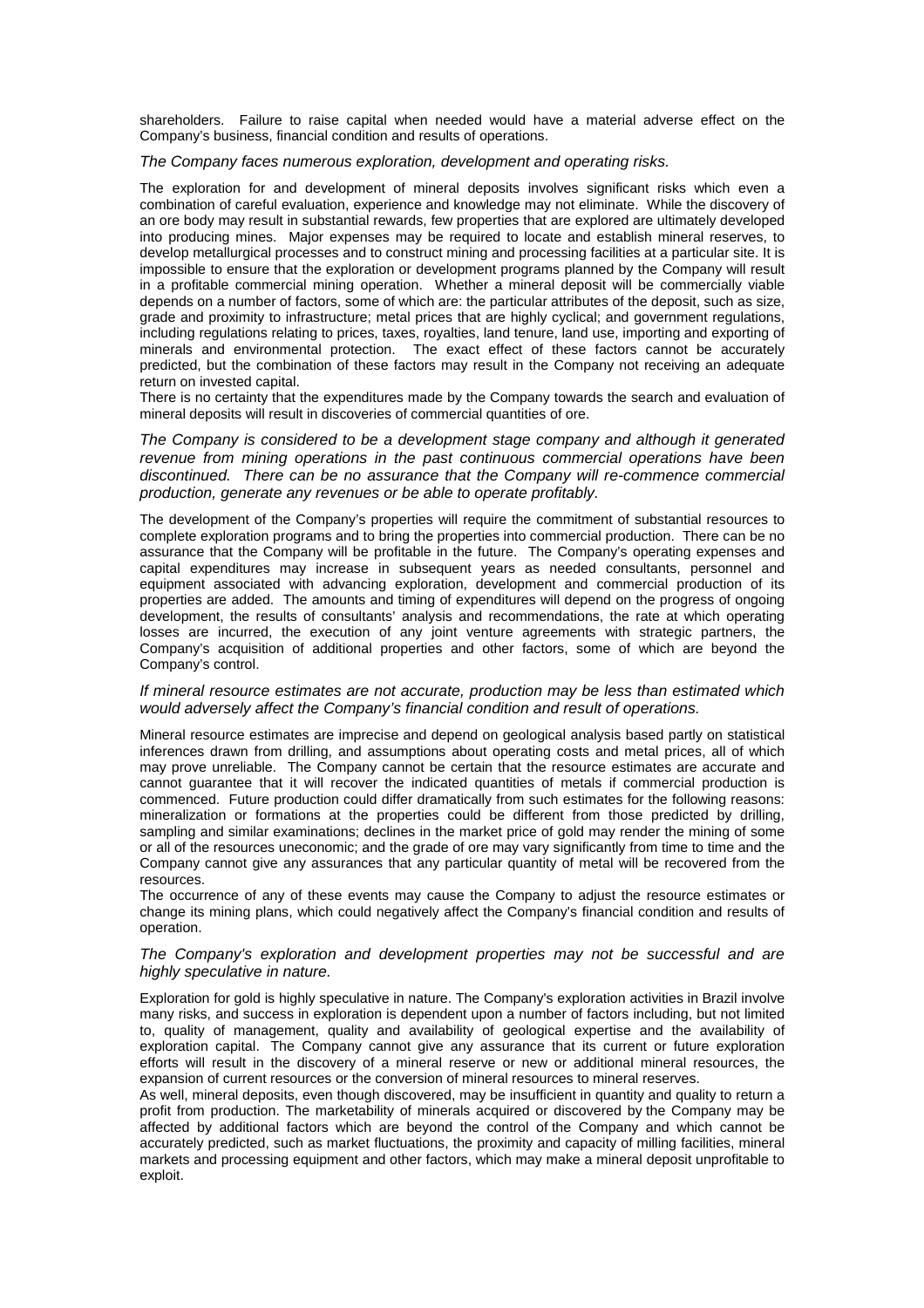The Company's mineral properties are in the exploration stage and are without known bodies of mineral reserves, although a mineral resource has been established at the Jardim do Ouro Project. Development of such properties will only follow upon obtaining satisfactory exploration results and the completion of feasibility or other economic studies.

#### The risks and hazards associated with mining and processing may increase costs and reduce profitability in the future.

Mining and processing operations involve many risks and hazards, including among others: environmental hazards; mining and industrial accidents; metallurgical and other processing problems; unusual and unexpected rock formations; flooding and periodic interruptions due to inclement or hazardous weather conditions or other acts of nature; mechanical equipment and facility performance problems; and unavailability of materials, equipment and personnel. These risks may result in: damage to, or destruction of, the Company's properties or production facilities; personal injury or death; environmental damage; delays in mining; increased production costs; asset write downs; monetary losses; and legal liability.

The Company cannot be certain that its insurance will cover the risks associated with mining or that it will be able to obtain or maintain insurance to cover these risks at affordable premiums. The Company might also become subject to liability for pollution or other hazards against which it cannot insure or against which the Company may elect not to insure because of premium costs or other reasons. Losses from such events may increase costs and decrease profitability.

#### The Company may experience higher costs and lower revenues than estimated due to unexpected problems and delays.

New mining operations often experience unexpected problems during the development and start-up phases and such problems can result in substantial delays in reaching commercial production. Delays in construction or reaching commercial production in connection with the Company's development of its mines would increase its operating costs and delay revenue growth.

#### The Company's vulnerability to changes in metal prices may cause its share price to be volatile and may affect the Company's operations and financial results.

If the Company commences production, the profitability of the Company's operations will be dependent upon the market price of mineral commodities. Metal prices fluctuate widely and are affected by numerous factors beyond the control of the Company. The level of interest rates, the rate of inflation, the world supply of mineral commodities and the stability of exchange rates can all cause significant fluctuations in prices. Such external economic factors are in turn influenced by changes in international investment patterns, monetary systems and political developments. The price of mineral commodities has fluctuated widely in recent years and future price declines could cause commercial production to be impracticable, thereby having a material adverse effect on the Company's business, financial condition and results of operations. Furthermore, reserve calculations and life-of-mine plans using significantly lower metal prices could result in material write-downs of the Company's investment in mining properties and increased amortization, reclamation and closure charges. In addition to adversely affecting the Company's reserve estimates and its financial condition, declining commodity prices can impact operations by requiring a reassessment of the feasibility of a particular project. Such a reassessment may be the result of a management decision or may be required under financing arrangements related to a particular project. Even if the project is ultimately determined to be economically viable, the need to conduct such a reassessment may cause substantial delays or may interrupt operations until the reassessment can be completed.

#### The Company is subject to extensive environmental legislation and the costs of complying with these regulations may be significant. Changes in environmental legislation could increase the costs of complying with applicable regulations and reduce levels of production.

All phases of the Company's operations are subject to environmental regulation in Brazil. There is no assurance that existing or future environmental regulation will not materially adversely affect the Company's business, financial condition and results of operations.

Environmental legislation relating to land, air and water affects nearly all aspects of the Company's operations. This legislation requires the Company to obtain various operating licenses and also imposes standards and controls on activities relating to exploration, development and production. The cost of obtaining operating licenses and abiding by standards and controls on its activities may be significant. Further, if the Company fails to obtain or maintain such operating licenses or breaches such standards or controls imposed on its activities, it may not be able to continue its operations in its usual manner, or at all, or the Company may be subject to fines or other claims for remediation which may have a material adverse impact on its operations or financial results. While the Company is unaware of any existing material environmental liabilities, it cannot guarantee that no such liabilities currently exist or will occur in the future.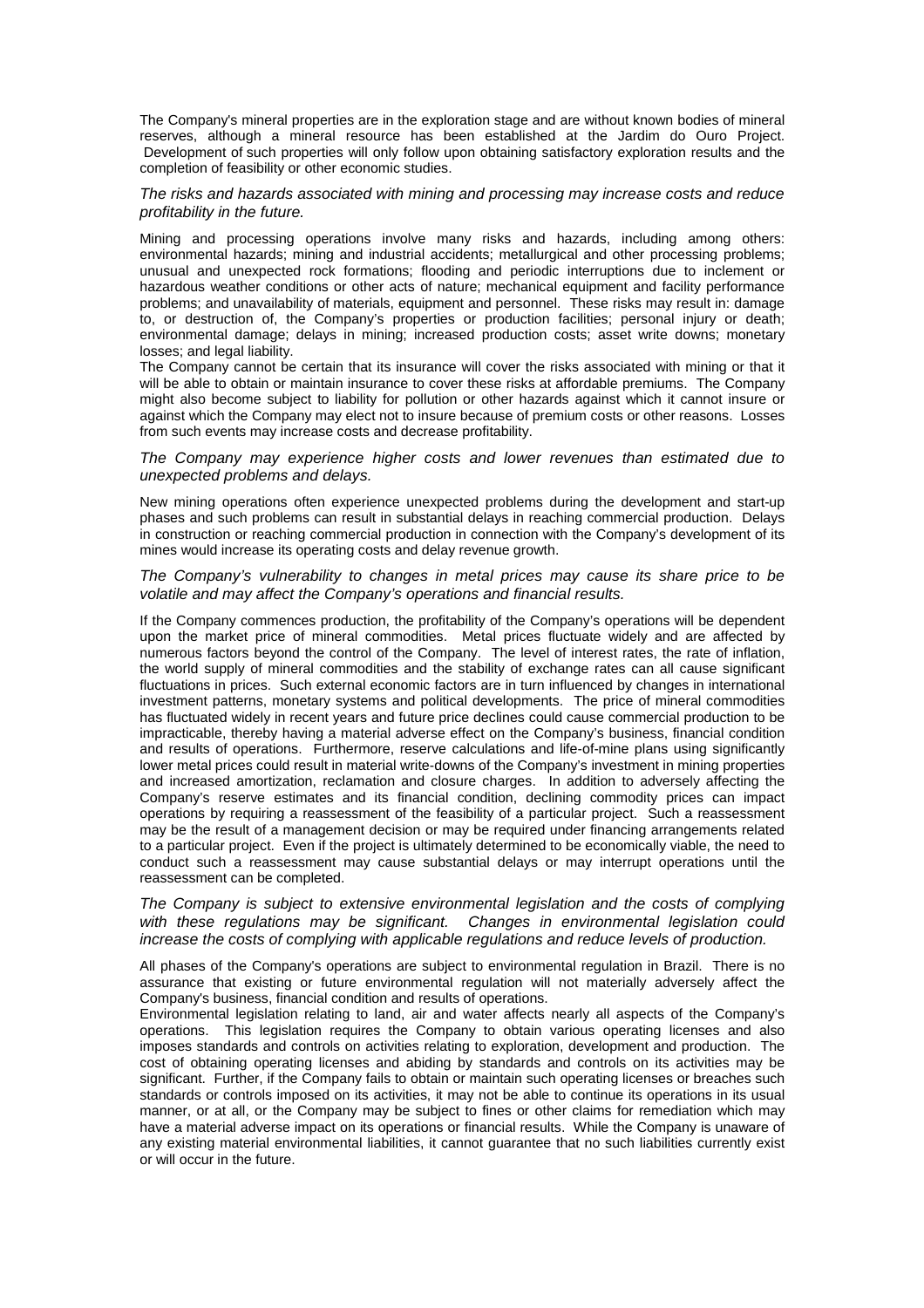Changes in environmental laws, new information on existing environmental conditions or other events may increase future compliance expenditures or otherwise have a negative effect on the Company's financial condition and results of operations. In addition to existing requirements, it is expected that other environmental regulations will likely be implemented in the future with the objective of further protecting human health and the environment. Some of the issues expected to be under future review by environmental agencies include reducing or stabilizing air emissions, mine reclamation and restoration, and water quality. Other changes in environmental legislation could have a negative effect on production levels, product demand, product quality and methods of production and distribution. The complexity and breadth of these issues make it difficult for the Company to predict their impact. The Company anticipates capital expenditures and operating expenses will increase as a result of compliance with the introduction of new and more stringent environmental regulations. Failure to comply with environmental legislation may result in the issuance of clean up orders, imposition of penalties, liability for related damages and the loss of operating permits. While the Company believes it is now in material compliance with existing environmental legislation, it cannot give assurances that it will at all future times be in compliance with all federal and state environmental regulations or that steps to bring the Company into compliance would not have a negative effect on its financial condition and results of operations.

Government approvals and permits are currently, or may in the future be, required in connection with the Company's operations. To the extent such approvals are required and but are not granted, the Company may be curtailed or prohibited from proceeding with planned exploration or development of mineral properties.

#### Currency fluctuations may affect the costs of doing business and results of operations.

Currency fluctuations may affect the Company's costs and the Company has not entered into any derivative financial instruments to hedge such fluctuations. The Company pays for goods and services in Canadian dollars, U.S. dollars, British Pound Sterling and Brazilian Real and the Company receives the proceeds of financings in Canadian dollars and British Pound Sterling. As a result of the use of these different currencies, the Company is subject to foreign currency fluctuations. Foreign currencies are affected by a number of factors that are beyond the control of the Company. These factors include economic conditions in the relevant country and elsewhere and the outlook for interest rates, inflation and other economic factors. Adverse fluctuations in the relative value of these currencies could materially and adversely affect the Company's results of operation and financial position.

#### Compliance with current and future government regulations may cause the Company to incur significant costs and slow its growth.

The Company's activities are subject to extensive Brazilian laws and regulations governing matters relating to occupational health, labour standards, prospecting, exploration, production, exports and taxes. Compliance with these and other laws and regulations could require the Company to make significant capital outlays which may slow its growth by diverting its financial resources. The enactment of new adverse regulations or regulatory requirements or more stringent enforcement of current regulations or regulatory requirements may increase costs, which could have an adverse effect on the Company. The Company cannot give assurances that it will be able to adapt to these regulatory developments on a timely or cost effective basis. Violations of these regulations and regulatory requirements could lead to substantial fines, penalties or other sanctions.

The Company is currently subject to 10 known claims under Brazilian labour legislation by former employees in respect of alleged unpaid compensation. The average monthly salary of the claimants was between R\$500 and R\$8,000 while the claims range between R\$5,989 and R\$1,282,310. The total of current claims is R\$3,820,000. Based on previous experience, it is the Company's belief that settlement will be no more than 15% of the claimed figure and will be settled in instalments over a 12 to 18 month period.

If some or all of the foregoing labour claims are successful or are not settled on the basis anticipated by the Company there could be material adverse impact on the financial condition of the Company.

#### The Company is required to obtain and renew governmental permits and licences in order to conduct mining operations, which is often a costly and time-consuming process.

In the ordinary course of business, the Company will be required to obtain and renew governmental permits and licenses for the operation and expansion of existing operations or for the commencement of new operations. Obtaining or renewing the necessary governmental permits is a complex and timeconsuming process. The duration and success of the Company's efforts to obtain and renew permits and licenses are contingent upon many variables not within its control including the interpretation of applicable requirements implemented by the permitting or licensing authority. The Company may not be able to obtain or renew permits and licenses that are necessary to its operations, or the cost to obtain or renew permits and licenses may exceed what the Company expects. Any unexpected delays or costs associated with the permitting and licensing process could delay the development or impede the operation of the Company's projects, which could adversely affect the Company's revenues and future growth.